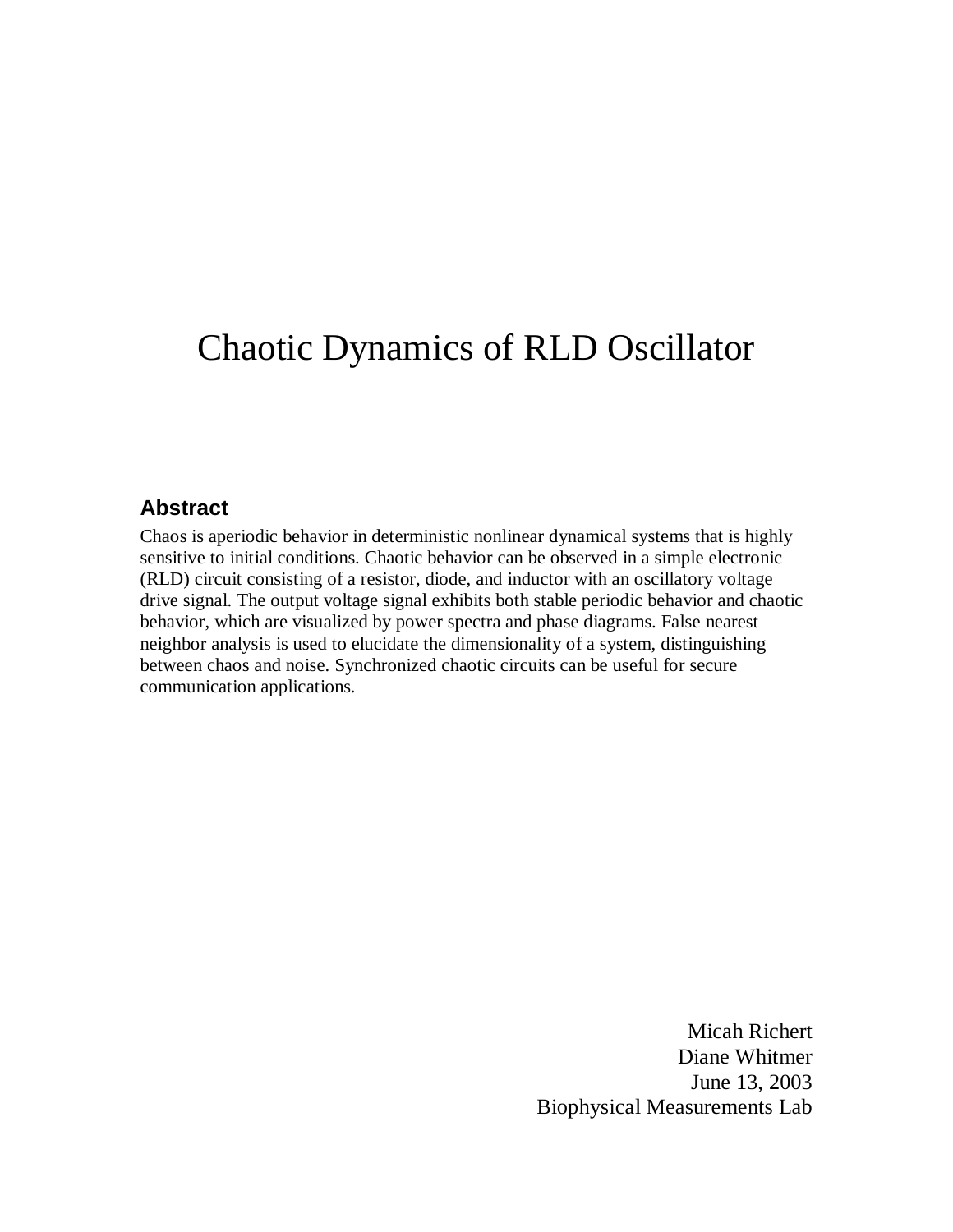# **Table of Contents**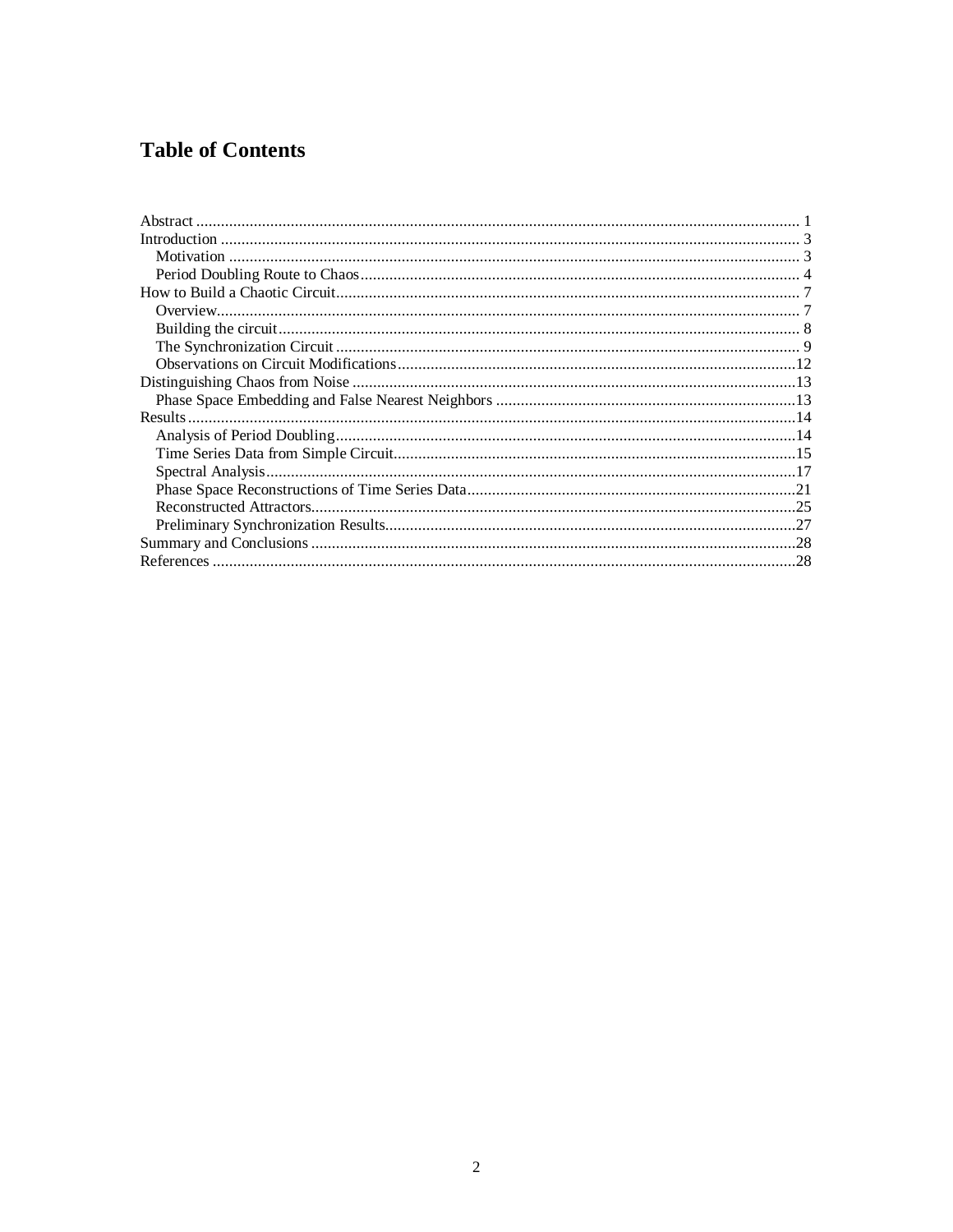# **Introduction**

Chaos is a class of complex behaviors that can emerge from nonlinear dynamical systems, and is ubiquitous both in the natural world and technology. Many biological systems such as the human heart and invertebrate neurons naturally exhibit chaotic behavior. Furthermore, digital computing has made feasible the creation of fractal patterns based on chaos. The beauty of chaos, however, lies not in the aesthetic of fractals, but in the simplicity of the system from which such complex, unpredictable behavior can emerge.

The electronic RLD circuit is one example of a simple system that can exhibit chaotic behavior. Building a chaotic circuit is a useful aid for understanding the mathematics and applications of this pervasive phenomenon.

Chaos lies in the middle of a spectrum that many people conceptualize as a dichotomy between signal and noise; it is in practical terms a signal that appears noisy, but for which this "noise" has structure and meaning. Chaos is a specific type of nonlinear dynamical system, one that is aperiodic, non-repeatable, and highly sensitive to initial conditions. Many data analysis techniques, such as spectral analysis, hinge upon an assumption of linearity, and strive to average out fluctuations believed to be noise. A different set of techniques is required for nonlinear systems, in which averaging out fluctuations would mean the throwing away of information about the dynamics of the system. When the underlying dynamics of a system is not known, analysis tools created for understanding chaotic systems can be used to determine whether a system is noisy or chaotic. Specifically, phase space reconstruction can reveal the dimensionality of the underlying data, and suggest the number of equations necessary to describe the system.

Chaos is not only useful for data analysis, but has broad application in technology. For example, pacemakers for the heart could incorporate chaotic dynamics to more closely resemble the natural behavior of the heart. Furthermore, chaotic signals can be used as an encryption technique for communication.

This lab project consists of building a chaotic circuit, analyzing the circuit itself, analyzing chaotic data from the circuit, and an attempt at building of a secure communication system.

#### **Motivation**

In 1997 M. Feigenbaum published a seminal paper proving that if a system exhibits repeated period doubling by increasing some finite parameter, then the system will have an infinite number of period doublings or bifurcations in a finite increase of that parameter (Feigenbaum, 1977). This idea is expressed by the following recursive equation:

$$
x_{n+1}=r x_n(1-x_n)
$$

The logistic map is a simple example of a system that demonstrates this phenomenon (figure 1).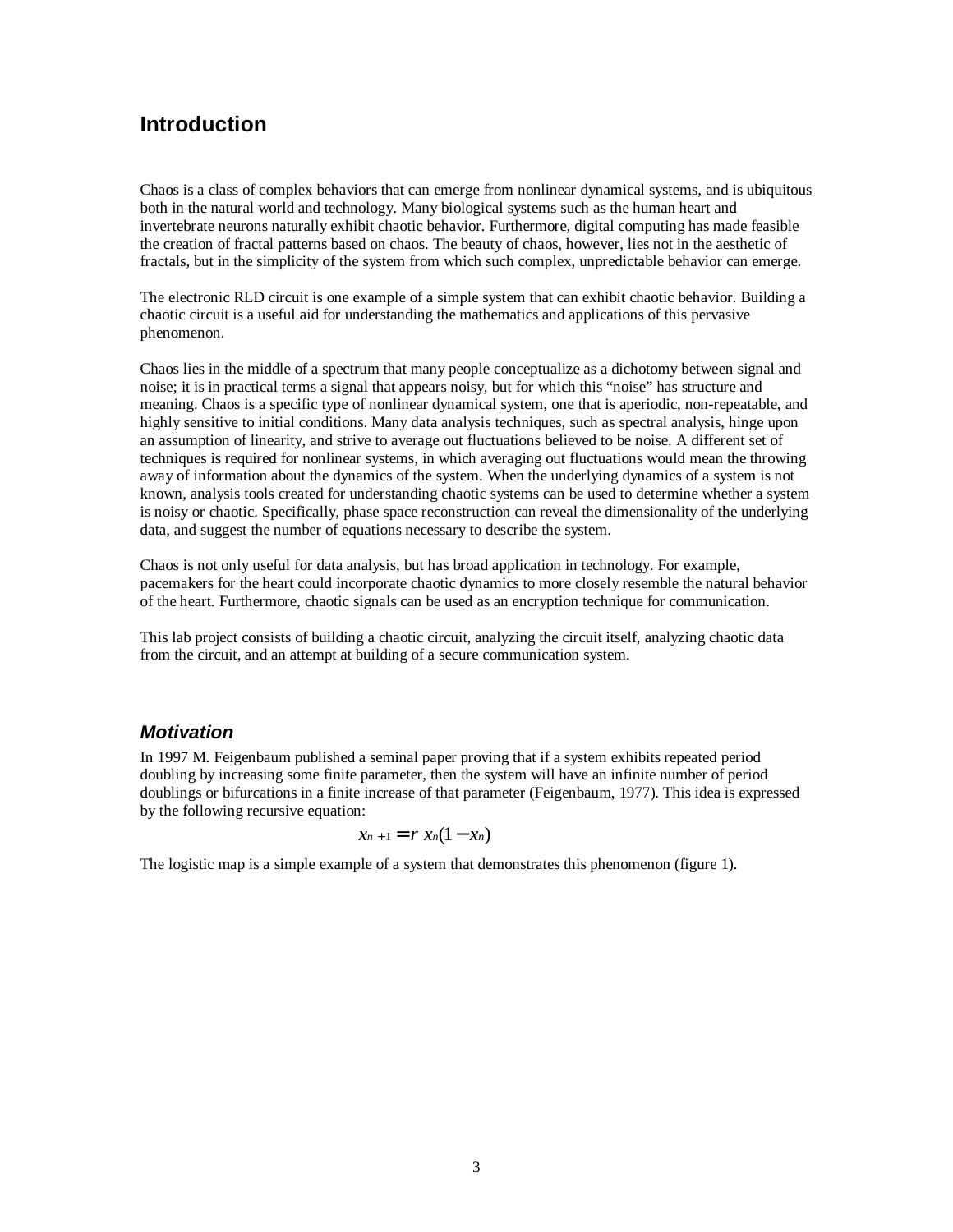

**Figure 1. Comparison between Bifurcation and Chaos in the Logistic Map. (Strogatz, 1994, pp .360 & 355.)**

The logistic map is an equation used to model population dynamics. The variable r is a scaling factor, and as r is increased the properties of the logistic map changes. Shown above is a bifurcation for an r slightly above 1; the circles are stable points. For values of r less than 1, there is only one stable point. The system effectively alternates between one point and the other, and all other points eventually converge to this 2 point limit cycle. For the chaotic illustration,  $r = 3.9$ , and if one starts from an arbitrary point in the system, the system will result in a non-repeating series of points with no apparent pattern.

A very simple electronic system that exhibits this period doubling route to chaos is the chaotic resonator, first demonstrated in 1981 by Paul S. Linsay. This circuit is made of three basic components in series: a resistor, diode and inductor.

This circuit can then be used to investigate the control of chaos, and in particular synchronization of chaos. Using a continuous unidirectional proportional feedback, one can control a slave oscillator by synchronizing it to the master; this was first demonstrated by Newell et al in 1993, and later revised by Mozdy et al in 1995.

Previous work on this circuit from a couple of class projects at Harvard University, has entailed investigating the effect of increasing the amount of noise in the circuit and the bifurcation points (Greene et al., unpublished), and demonstrating that this system has the expected Feigenbaum universal constant (Schaffer et al, unpublished).

#### **Period Doubling Route to Chaos**

Period doubling as a route to chaos is address in general mathematical terms by Feigenbaum. He proves that if the system exhibits period doubling by increasing a single parameter, then the system has a universal constant  $\delta$  = 4.669... Such that

$$
\delta = \frac{\lim_{n \to \infty} \frac{b_{n+1} - b_n}{b_{n+2} - b_{n+1}}}{b_{n+2} - b_{n+1}},
$$

where  $b_n$  is the parameter value at which the nth bifurcation occurred. A bifurcation is also known as a period doubling.

In the chaotic resonator circuit, the circuit undergoes pitchfork bifurcation as the peak-to-peak drive voltage is increased, and is evident by the appearance and a new frequency component at half the drive frequency. As the amplitude is further increased, the bifurcated signal bifurcates again. The amplitude at which each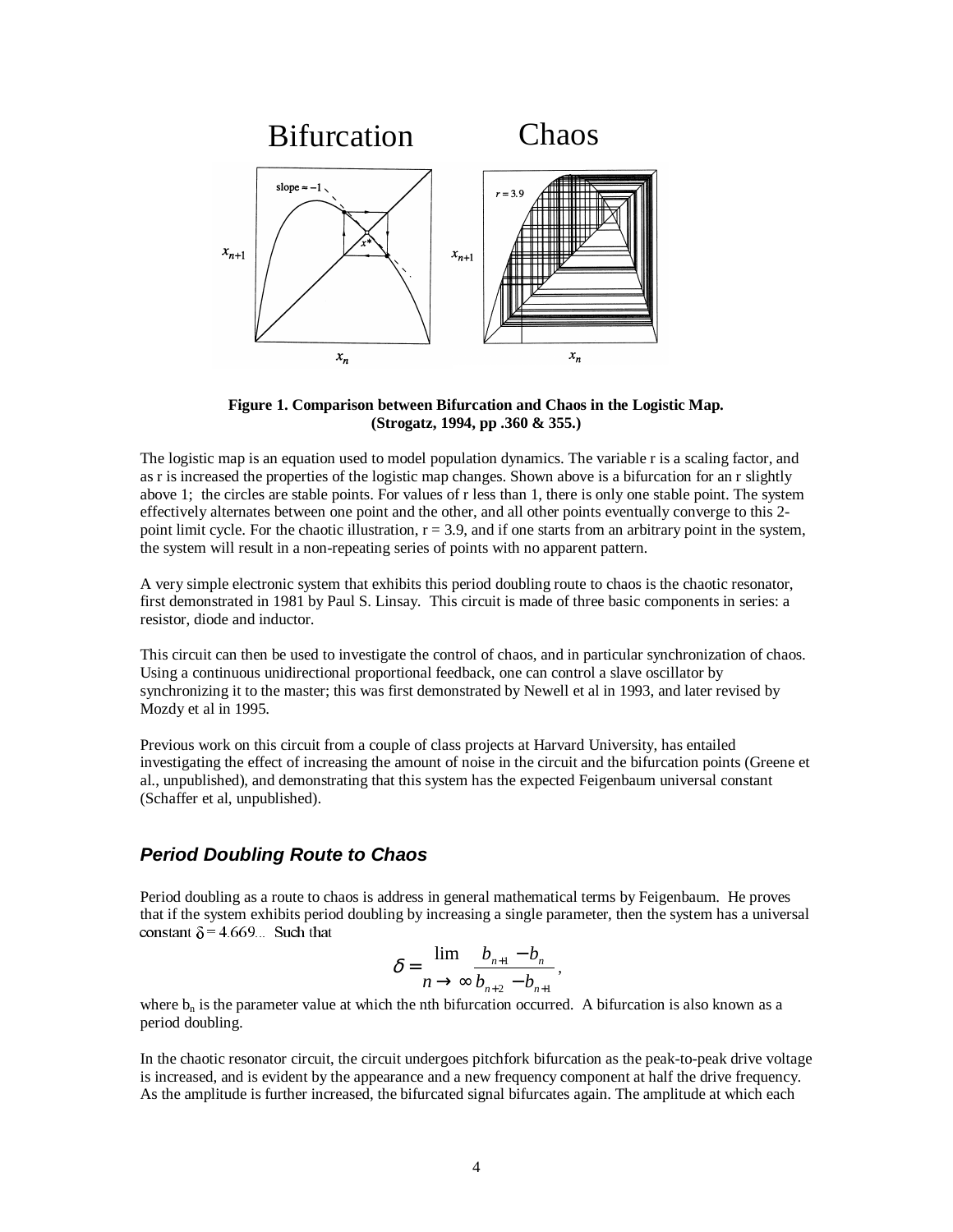bifurcation occurs decreases geometrically according to the Feigenbaum equation. This progression iterates until there are an infinite number of bifurcations from a finite increase of drive voltage, resulting in chaos.

The phase diagram depicted in figure 2 demonstrates this bifurcation process. In phase space, an ordinary resonator circuit would be a single orbit, which is what the output of the circuit looks like for low drive amplitudes. As the amplitude is increased, a new frequency component appears, and this new frequency results in seeing two orbits in the phase space plot. Unfortunately, the amplitude of the period doubled frequency, as well as all other bifurcation frequencies, is extremely low. To be able to visualize the bifurcations, as well as chaos, one must zoom in to the phase space plot to the point where one can no longer see the entire orbit, but instead see only a very small slice.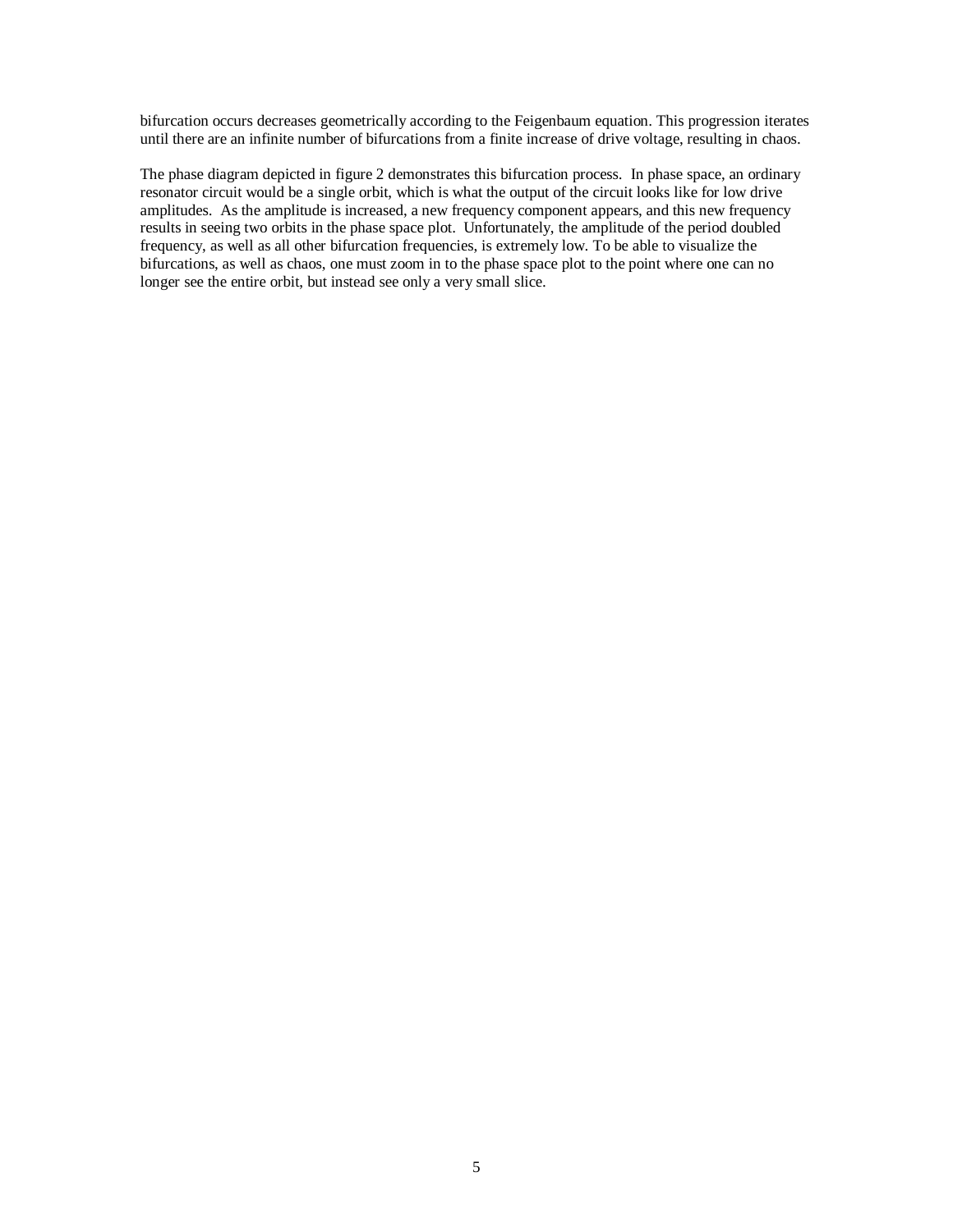

**Figure 2. Phase Plot of Bifurcation: Output signal as a function of drive signal.**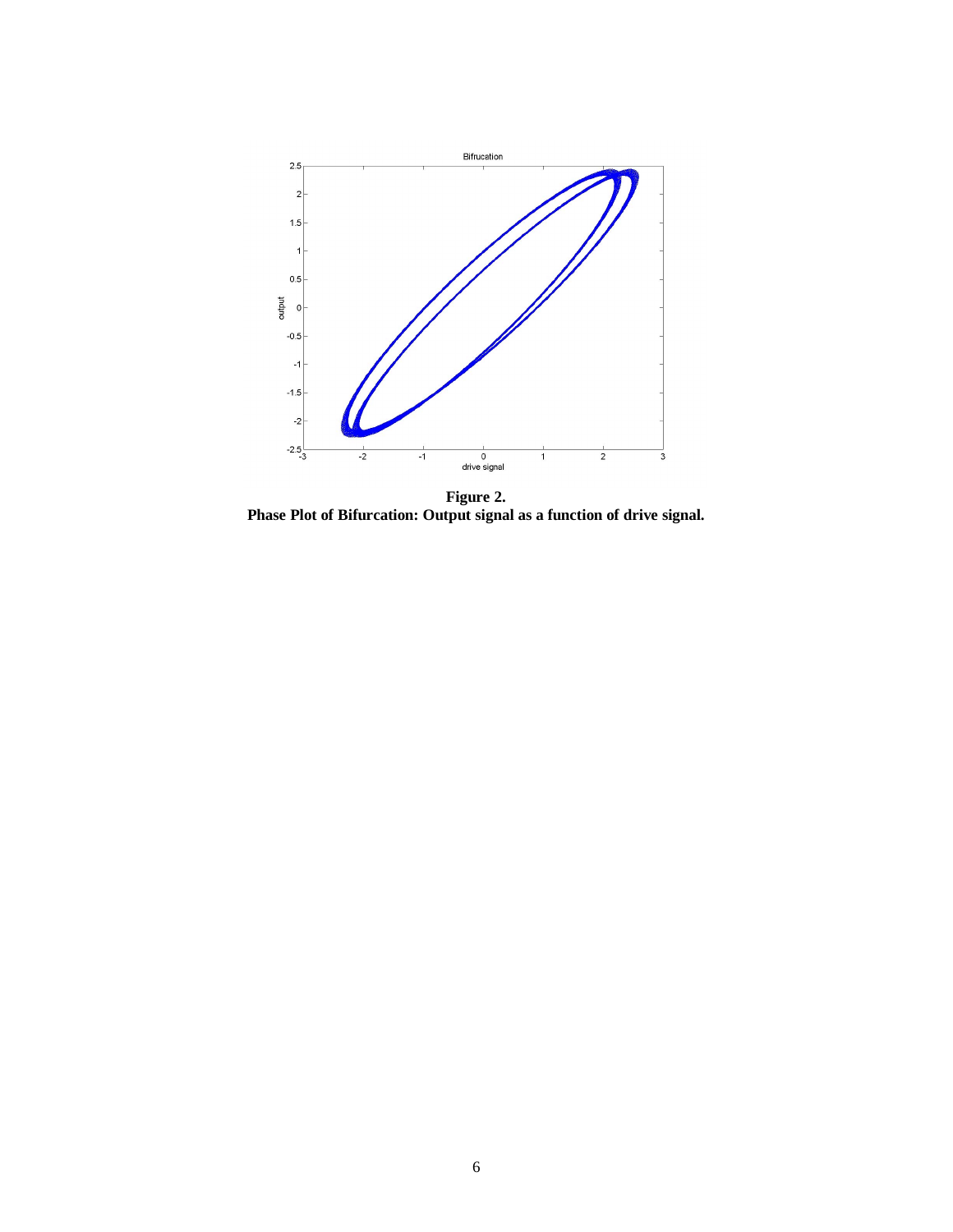# **How to Build a Chaotic Circuit**

#### **Overview**

The circuit required to create chaos is simple to build, and consists of a small resistor, large inductor and a diode in series. Figure 3 illustrates the schematic for this circuit.



**Figure 3. Simple Chaotic Circuit**

The signal supplied to drive the circuit is a sinusoid with variable peak-to-peak amplitude. For most of our experiments, we used a 10 Volt peak-to-peak auditory oscillator set to 20 KHz. We chose an audio oscillator over a digital function generator because the synthesized sine waves produced by digital function generators can be noisy. Reduction of noise sources is critical for studying a chaotic circuit.

As the circuit is driven with higher peak-to-peak amplitudes, the circuit takes on nonlinear behavior. Namely, this circuit exhibits a period doubling route to chaos. Voltage was measured between the resistor and diode relative to ground.

The circuit is a modification of the prototypical RLC circuit, but with the capacitor replaced by the diode. The diode can then be modeled as an ideal diode and a voltage dependent capacitance, as depicted below: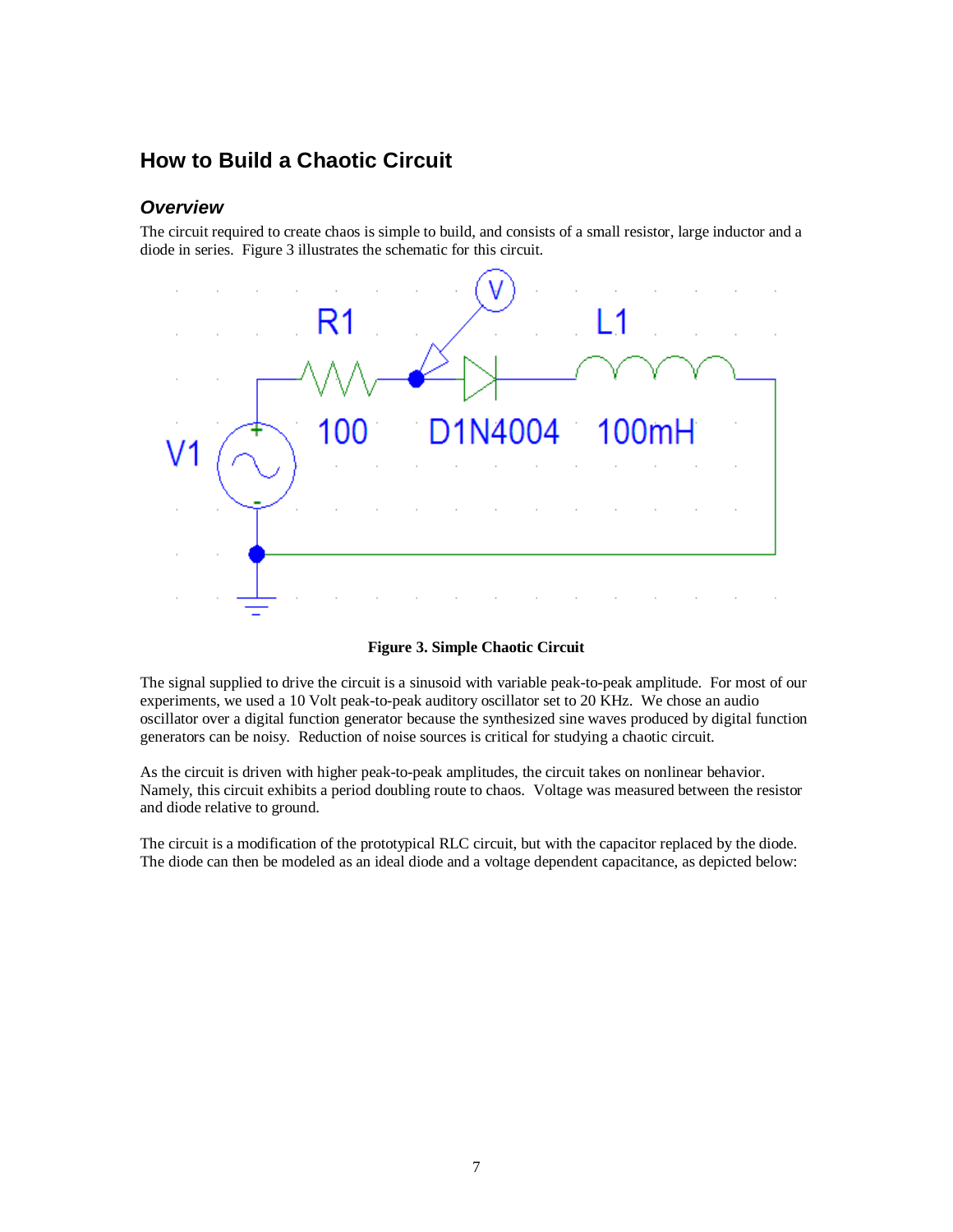

**Figure 4. Ideal Diode and Voltage Dependent Capacitance as Model for Circuit.**

#### **Building the circuit**

As discussed earlier, the simple resonator circuit is composed of a resistor, diode and inductor all in series, with a sinusoidal drive voltage. The components were chosen to exhibit chaos at a relatively low frequency. The frequency where chaos is possible is approximately

$$
f = \frac{1}{2\pi\sqrt{LC}},
$$

where L is the inductance and C is the approximate capacitance of the diode. Since the diode is not changed (always an N4004) and the capacitance is fixed, the inductor must be large for the resonance frequency be low. This is why we chose a 100 mH inductor. A 100 Ohm resistor was chosen because the resistor effectively sets the bandwidth of the resonator, and therefore should be relatively small.

To build the circuit, simply place all 3 components in series in a breadboard and attach the drive. Refer to figure 1 as a guide for properly assembling the components.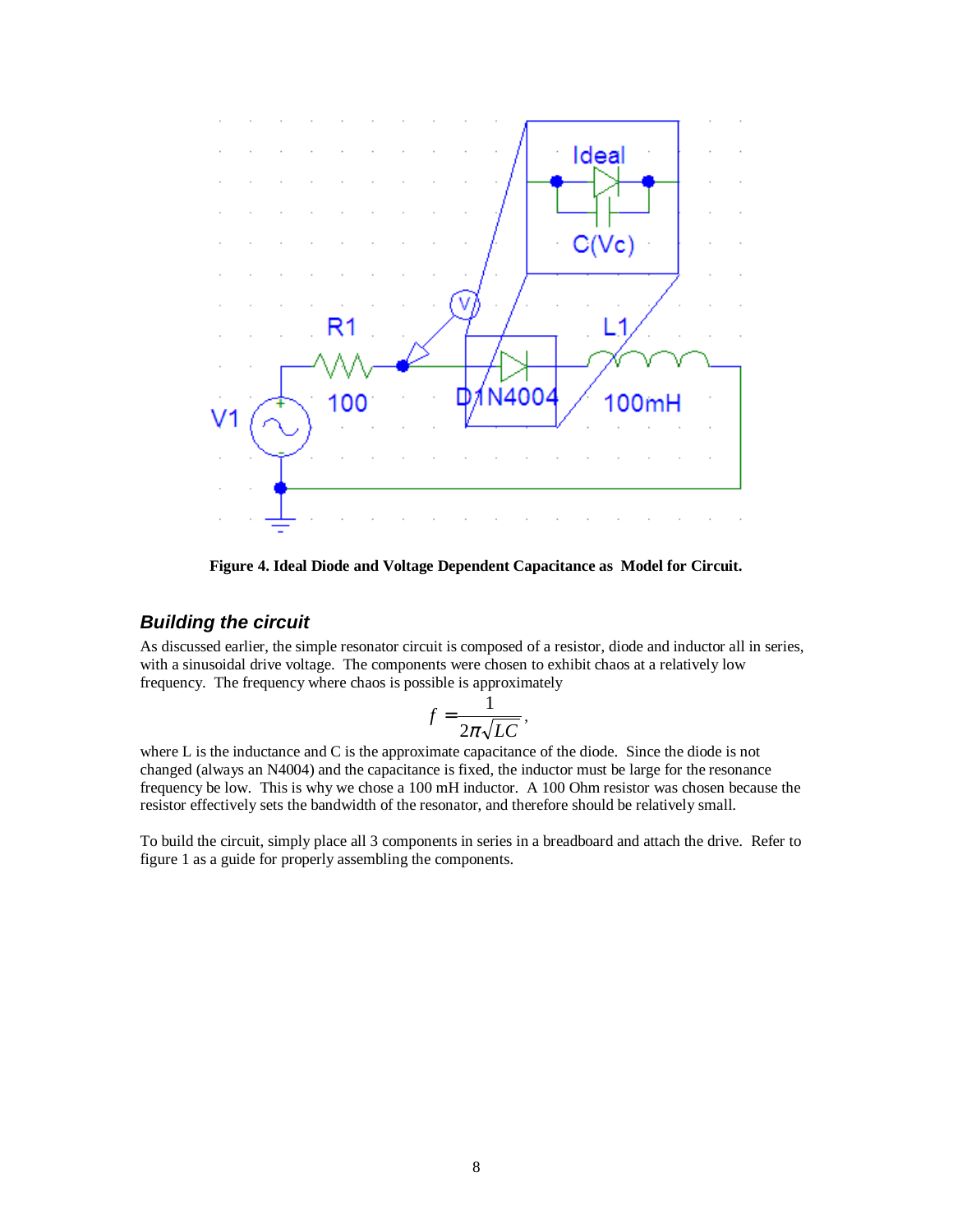# **The Synchronization Circuit**

We also investigated synchronizing two *identical* chaotic resonators. To approximate "identical," we tested and chose pairs of components with the most similar characteristics. We tested the lowest voltage needed for a single bifurcation and the frequency at which this lowest bifurcation occurred. Since we only had five 100mH inductors, we were fairly limited on matching them. However, we had a supply of 500 diodes and sampled well over a hundred before choosing a pair.

The synchronization circuit is composed of two chaotic oscillators as constructed above. Of the two circuits, one is the master, and the other is the slave. Ideally, the slave matches the master. This matching can be confirmed by examination of a phase space diagram of master output versus slave output. When the two circuits are synchronized, this phase plot approaches a straight line.

The chaotic control method used is a continuous version of the Occasional Proportional Feedback (OPF) controller. The basic idea is that if the two systems are relatively similar to begin with, then only small (linear) corrections will be needed in order to keep the slave oscillator matched to the master. To generate the correction signal, the states of the two circuits are compared, and a scaled down version of this difference is added to the slave's drive signal. This correction signal can be thought of as a negative feedback signal, or weak coupling in a coupled oscillator system. The coupling is unidirectional, which means that the master circuit does not have any correction or feedback applied to its drive. The state of the system is measured in the same way the output of the circuit is measured, between the resistor and diode. Note, our circuit varies from that described by Mozdy et al. 1995, both in the order of the components in resonator circuit and in the location from which the voltage is measured.

The required circuits for the unidirectional control are instrumentational amplifier (subtractor), potentiometer (variable resistor), and voltage adder. The instrumentational amplifier is comprised of three opamps. Two opamps act as buffers and the third computes the subtraction. Then this subtracted voltage needs to be scaled down, so that we can have variable gain. Finally, this scaled down voltage is added to the drive voltage. The voltage adder is actually done with a current adder, which has the side effect that the output voltage is inverted; therefore, the voltage needs to be inverted again using a single input current adder.

The circuit that we used is schematically drawn below. We have several more opamps in our circuit than is absolutely necessary; this is because we have found that the phase lag introduced by the opamps is significant. To tackle this problem with phase lag, we added opamps between the drive signal and the master oscillator in order to match the amount of delay between the drive and the slave oscillator. Opamps U1A – U4A are serving this purpose: to match the phase lag. Opamps U19A – U21A are the three opamps that make up the instrumentational amplifier. U16A and U17A are two buffers used to ensure that the correction signal is not contaminated by the drive and to ensure that the third opamp in the instrumentational amplifier does not saturate; these two opamps are probably not needed. U6A is a buffer used to isolate the drive from the slave circuitry. U7A and U8A make up the voltage adder.

#### The specific opamps we used were ST's TL071CN or TL084CN.

The variable gain for the feed back is accomplished using a voltage divider circuit, with a 10K resister in series with a 10K potentiometer. However, there are several complications with this simple circuit. First, there seems to be a DC bias in the difference signal, which creates an even larger error when it is feedback to the circuit. This larger error then increases the difference signal which has the DC bias applied to it again, and the signal eventually explodes if the gain is too high. To deal with the DC bias, a 47pF capacitor was added between the 10K resistor and the potentiometer. Once the DC bias was successfully controlled for, a resonance developed inside of the feedback loop at approximately 400 KHz. To filter out this high frequency feedback, we added a 471pF capacitor after the 10K resistor to ground.

The gain and filtering circuit that we used is illustrated in the schematic, however, this circuit does not function exactly as described above. The 47pF capacitor needs to be placed between the 10K resistor and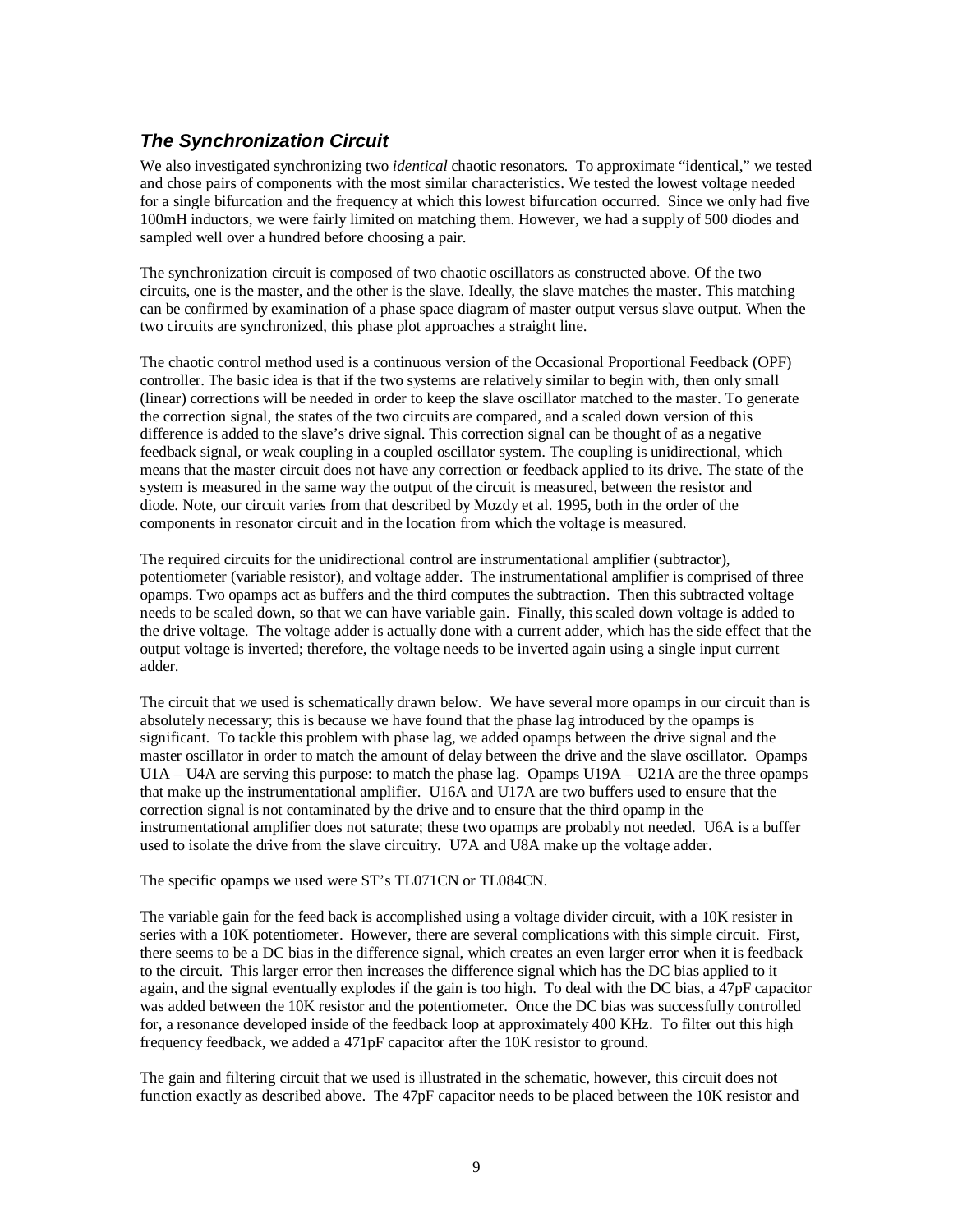potentiometer and the opamp, for the circuit to work as we described it. However, we did not realize the error until after the synchronization data was collected. It leaves it to be demonstrated that the intended circuit would be better at synchronization than the configuration actually used.

A significant stumbling block that we encountered was that there was an extremely high frequency noise appearing on the master resonator once the opamps were added to the circuit. As it turns out, the power supply's +15,-15 lines, which power the opamps, had small amplitude fluctuations. To remove these fluctuations, two capacitors were added between +15 to ground, and –15 to ground, they are depicted as C3 and C4 in the diagram (figure 5).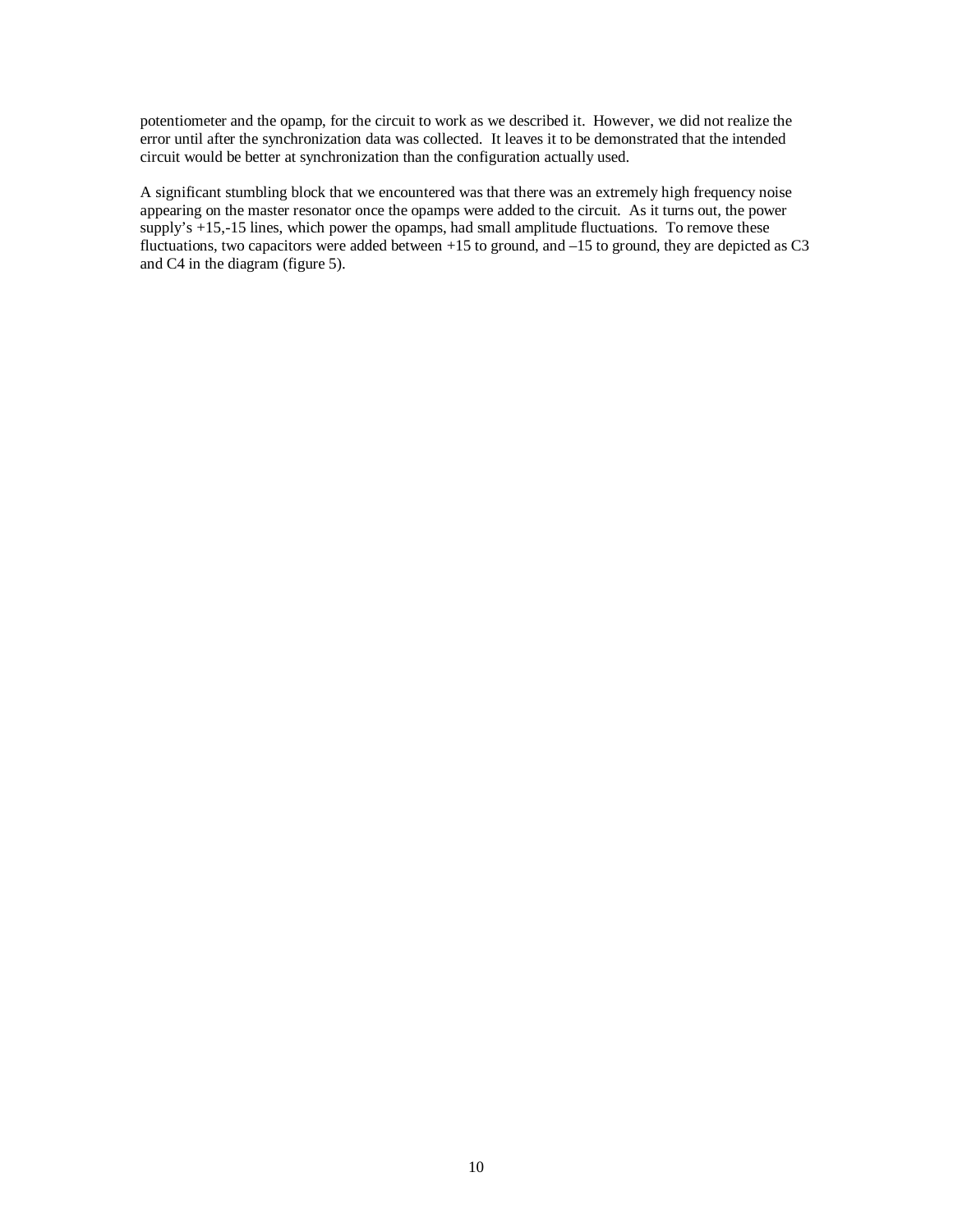

**Figure 5. Circuit Diagram of Two Synchronized Oscillator System.**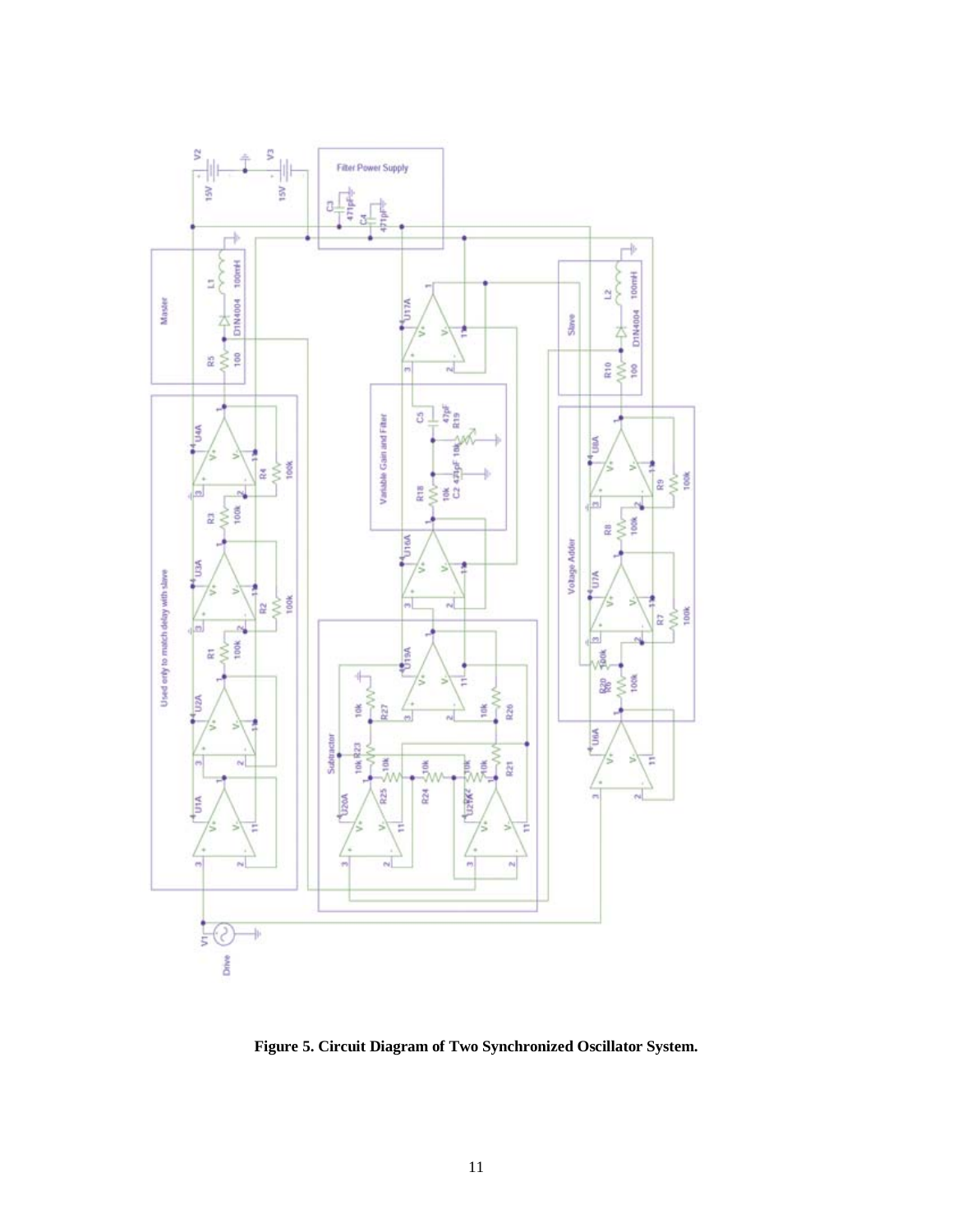# **Observations on Circuit Modifications**

There are some alternative designs of the circuit worth exploring. The diode can be replaced with an LED, as well as a photodiode. The circuit is believed to exhibit chaos because of the voltage dependent capacitance. Therefore, if a LED or photodiode with a large voltage dependent capacitance can be found, then the diode could be replaced with that component.

One interesting possibility is to optically record the state of the chaotic system with an LED in place of the diode. Several different LEDs were tested to see if chaos or at the least a bifurcation was possible in the 10 Volt peak-to-peak drive amplitude range. Ultra-Bright white, yellow and red LEDs were tested, but none exhibited even a single bifurcation. The Ultra-Brights were tested because they have extremely anomalous properties, one of which might be a large Voltage-dependent capacitance. This still might be the case, but their high resistance effectively makes chaos unachievable. An unknown green LED did bifurcate at approximately 8 Volts, but none of the higher bifurcations were achievable with our function generators.

Another idea for modifying the circuit is to drive the circuit into chaos by changing the internal dynamics of the diode instead of changing the drive amplitude. To be able to change the dynamics of the diode component, replace it with a photodiode. As more or less light is applied to the photodiode, its dynamics change. We tested a single IR photodiode. This photodiode demonstrated chaos at a lower drive voltage than the N4004 diode which we were using, but did not have a significantly lower frequency. What seems counter-intuitive is that as more light is applied to the photodiode, the more chaos was observed. This might be a very interesting phenomenon to investigate further.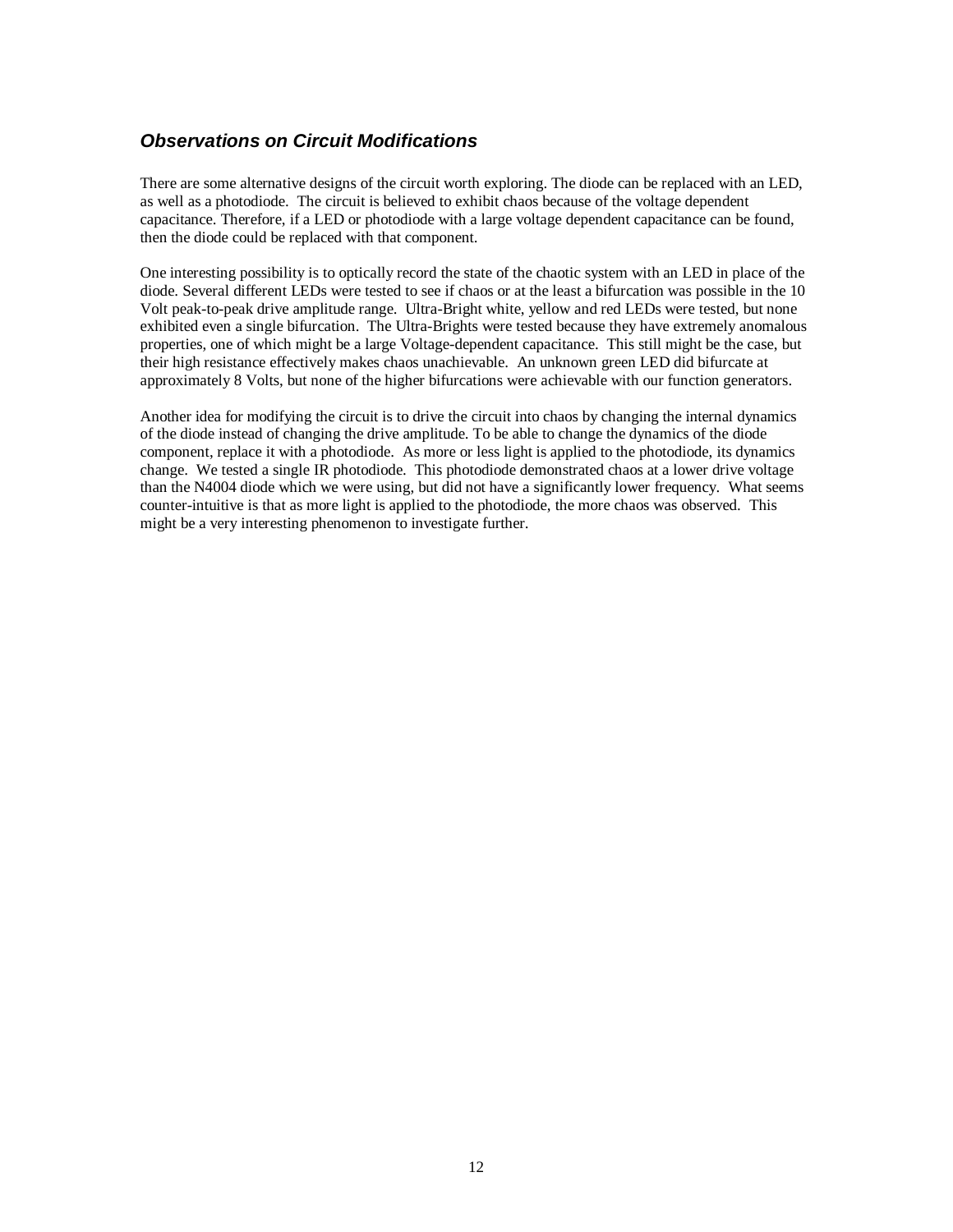# **Distinguishing Chaos from Noise**

#### **Phase Space Embedding and False Nearest Neighbors**

As mentioned previously, one of the utilities of chaos is that it can provide a framework for analyzing where on the spectrum between pure signal and pure noise, a data set might fall. Chaos is a type of signal, but can appear to be noise if not analyzed properly. Chaotic signals are irregular in time, but highly structured in phase space. Phase space embedding therefore provides a tool for visualizing the structure of chaotic signals, and for distinguishing chaos from noise. Furthermore, noise, by definition, is infinitely dimensional, whereas chaos is (relatively small) finite dimensional. Time series data can therefore be "unfolded" into higher dimensional space by sampling data points at fixed distances. A new data point will be created from a single time point and some integer number of steps ahead of that time point. For example, a voltage signal at time t: V(t) can be plotted in three-dimensional space as V(t) vs. V(t +  $\tau$ ) vs.  $V(t + 2τ)$ . Embedding theorem proves that a sequential ordering of the points still follows the underlying dynamics (Abarbanel, p.17 and citations therein).

Once time series data is represented in multivariate space, the next step is to find the dimensionality of the underlying dynamics. There is risk in a phase space reconstruction that some points will neighbor on each other because they have been projected into too low of a space from a higher dimension. These points are termed "false nearest neighbors," and can be used as a metric for finding the appropriate dimensionality of the phase space. Specifically, a global nearest neighbors value is calculated based on the average Euclidian distance between each point and its n nearest neighbors, where n is a parameter to be set. A threshold is set such that when the average distance between false nearest neighbors exceeds it, the data is unfolded into the next higher dimensional space. This process is repeated until the global false nearest neighbor distance does not change, at which point the attractor of the system has been revealed.

One of the challenges of using the false nearest neighbor method lies in the choosing of the time lag τ**.** Although there is not a mathematical formalism for determining these parameters, there are guidelines. By necessity,  $\tau$  will be some multiple of the sampling rate of the data, given that the data is already discretized.  $\tau$  must also be large enough to change significantly between time steps and display the underlying dynamics of the system, but not so large that it is unstable. (Remember that chaotic systems, by definition, are sensitive to initial conditions and neighboring points separate exponentially in time.) A useful heuristic for determining  $\tau$  is to calculate the average mutual information and use the time lag at which the first minimum occurs as the intitial  $\tau$  (Abarbanel, 1996). Mutual information is a theoretical construct that describes how interdependent two measurements are with each other. When the mutual information is a minimum, the two measurements are fairly independent of each other, but not so independent that there is no connection. This makes for a useful time delay  $\tau$  such that it is connected with the nonlinear information that describes the underlying dynamics of the system. An alternative to choosing T based on the first minimum of average mutual information is to choose the first zero crossing of the linear autocorrelation function of the data.

The goal of false nearest neighbors analysis is to determine the dimensionality of the data and to plot the attractor. CSPW (1996) is a software package that computes the dimensionality based on the process described above, iterating through a number of false nearest neighbor calculations. This software was used for the analysis of circuit data.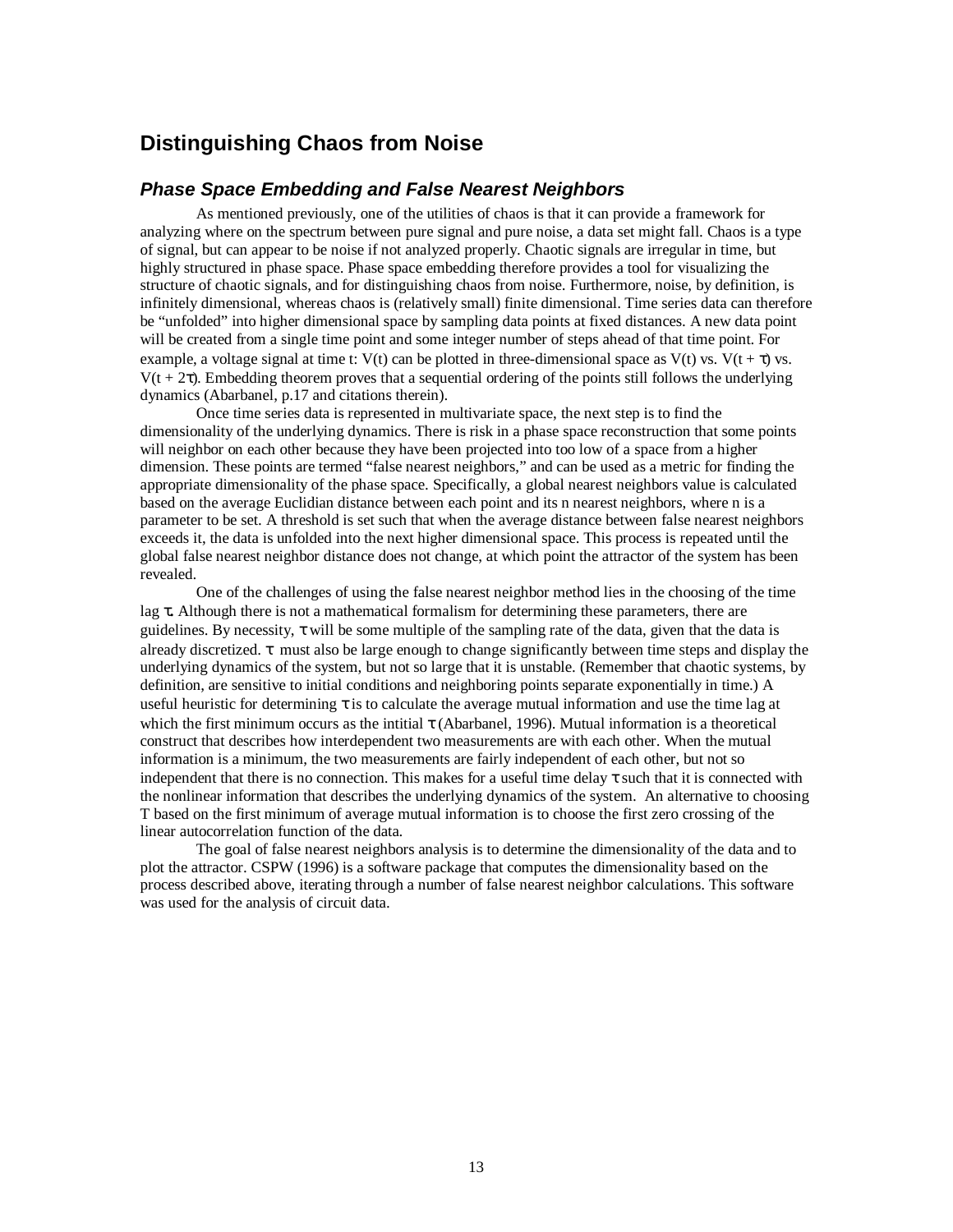# **Results**

# **Analysis of Period Doubling**

Our first set of data collected was used to test the circuit for period doubling behavior on the route to chaos. We drove our initial circuit, which was constructed with a 3.4 mH inductor, with a 150 kHz sinusoid at various amplitudes. Using an output versus input  $(x-y)$  plot on the oscilloscope, we judged by eye when the circuit bifurcated by counting the number of orbits. Furthermore, we judged chaos by the appearance of the orbits turning fuzzy, with an uncountable (infinite) number of orbits.

At a drive amplitude of 0.542 to 0.659 Volts, one route to chaos was observed and is plotted as the first four bars in the bar chart below (figure 6). A second route to chaos was observed between 0.74 and 1.658 Volts (figure 6). A height greater than 40 in the bar chart represents an uncountable number of orbits, which is the signature of chaos.





We used this data to calculate the universal  $\delta$  constant based on Feigenmaum's theory. The universal constant measured from these voltages is 5.58 and 4.44 for the two routes to chaos shown, as compared to  $=$  4.669 measured by Feigenbaum. These values were not only the right order of magnitude, but surprisingly close to the Feigenbaum constant.

As demonstrated by the data, there are two ranges where chaos is possible from a single orbit, this has never been published but has been seen by other researchers. We observed that for voltages significantly higher than 1.7 volts, stable orbits higher than 2-cycle orbits exist on the period-doubling path to chaos. We observed both a 3-cycle orbit on a period doubling route to chaos, and 5-cycle stable orbit on the path to chaos at higher voltages (not shown here).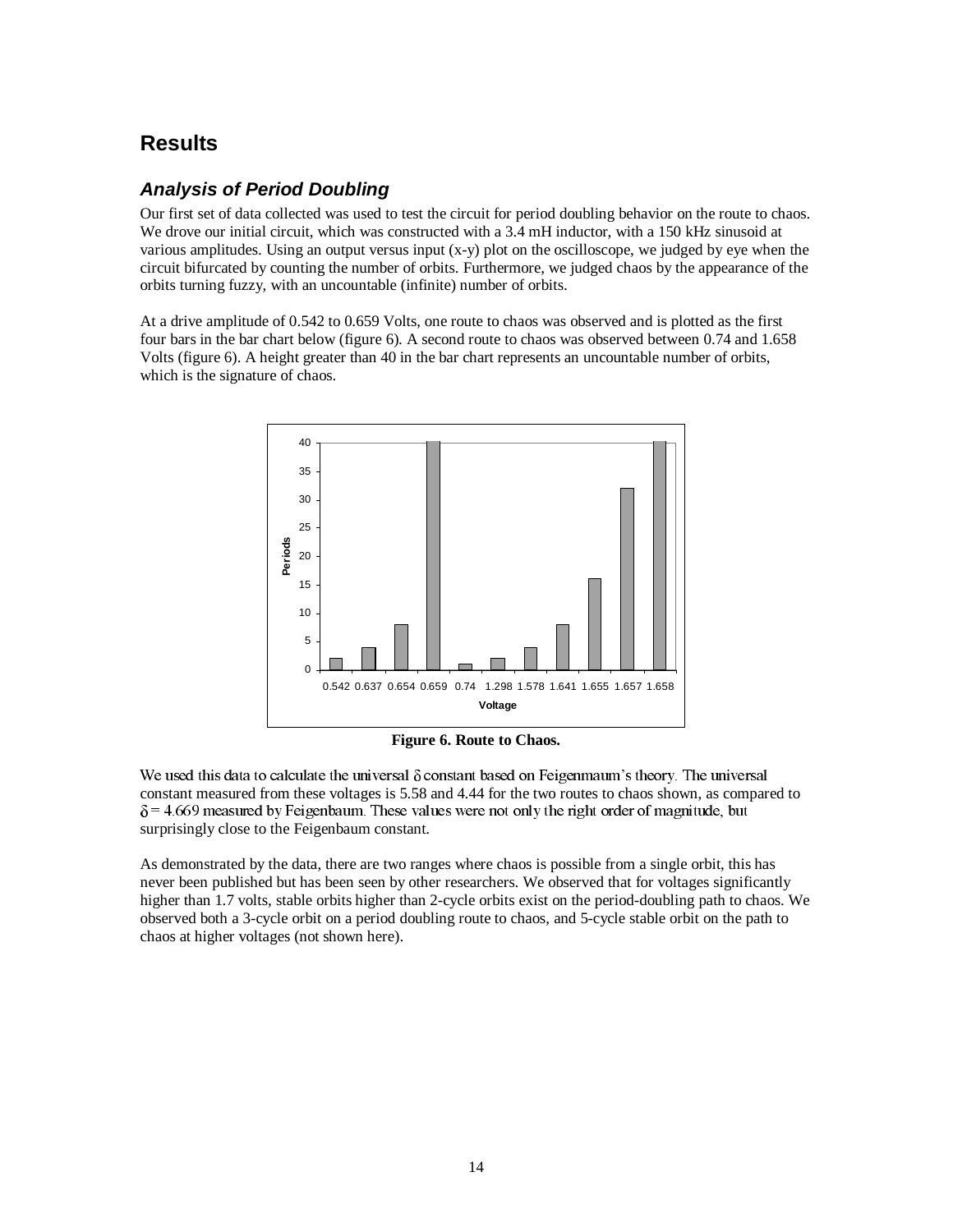#### **Time Series Data from Simple Circuit**

Our next set of data is taken from the improved circuit (described in "Building the Circuit") during 2 second traces, sampled at 200 kHz. In the next few sections, we analyze these data in detail. The following traces are 5 msec and 0.5 msec segments from a baseline voltage measurement.



**Figure 7. Baseline Measurement. Drive signal: 3V (peak to peak), 20 kHz sine wave. 1 sample = 0.005 msec**

As these data show, the 20 kHz drive frequency dominates the signal, and the signal of interest is on the order of milliVolt changes on top of 5 to 10 Volt drive signal. These perturbations are perhaps more obvious in the time trace from a chaotic signal (figure 8).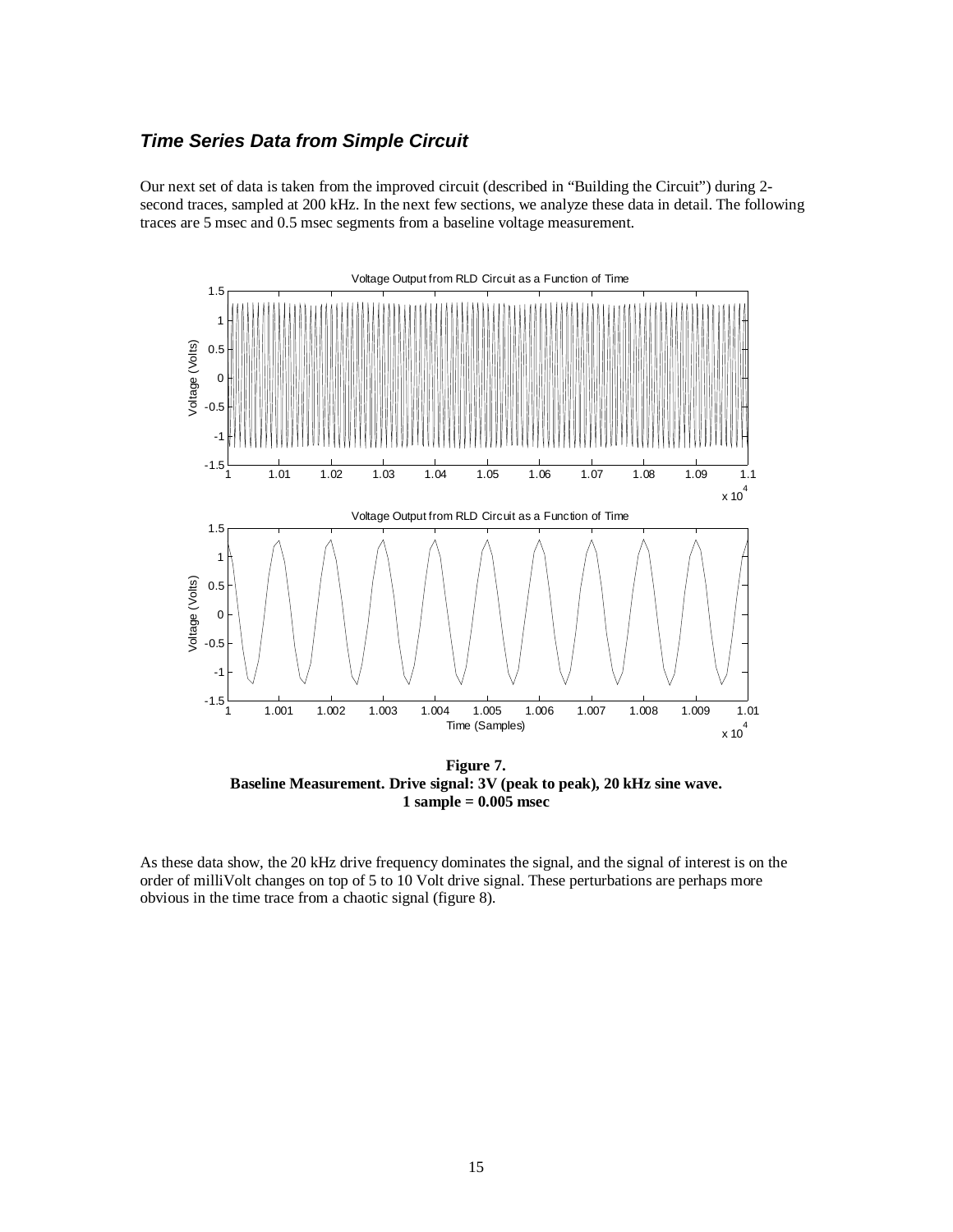

**Figure 8. Time Trace During Chaos. Drive signal: 11.4 V, 20 kHz sine wave.**

Viewing the time traces by eye, even while focusing in on a 5 msec segment, was not sufficient for distinguishing among the baseline measurement, periodic orbits, and chaos. We therefore turned to spectral analysis. Signals from the circuit during period doubling, period tripling, and chaos were analyzed as follows.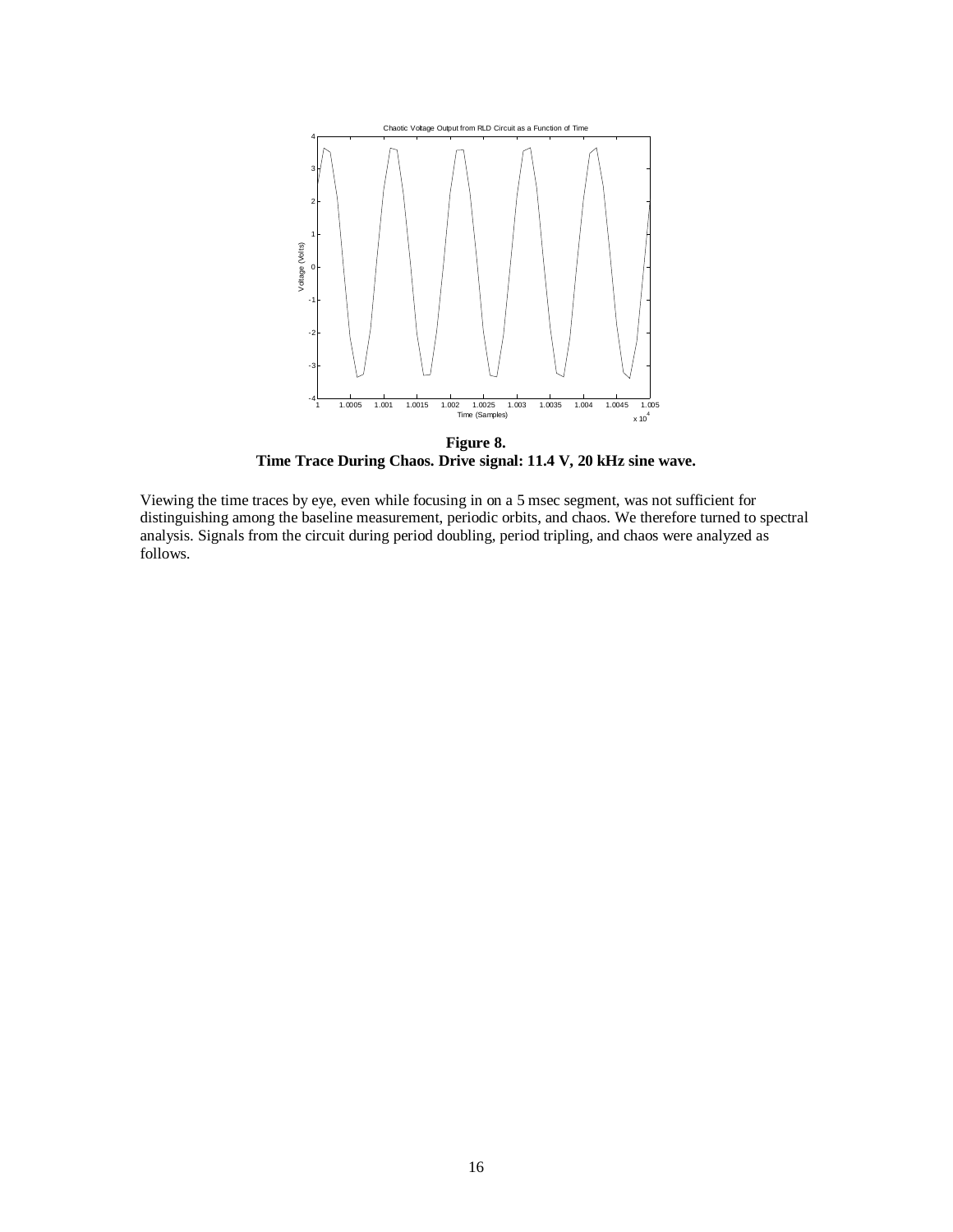# **Spectral Analysis**

The data were fast Fourier transformed into the frequency domain for analysis of the spectral components. The coarsest kind of spectral analysis, a basic FFT, revealed strong spectral components at the drive frequency and its harmonics (figure 9).



**Figure 9. Linear Power Spectrum of Baseline Voltage Measurement. Drive signal: 3 V, 20 kHz sine wave.**

There were additional peaks at non-harmonic frequencies (such as ~5.5 k Hz) of which we do not know the origin. Close examination of the lowest band revealed a clear 60 Hz source of noise contamination (not shown in detail here).

The most relevant area of the spectrum is the signals at the drive frequency and below. Therefore, the remaining plots only display data up to roughly 20 kHz. Linear plots of the period doubling and period tripling regimes demonstrate spectral components at half and thirds of drive frequency, respectively (figures  $10$  and  $11$ ).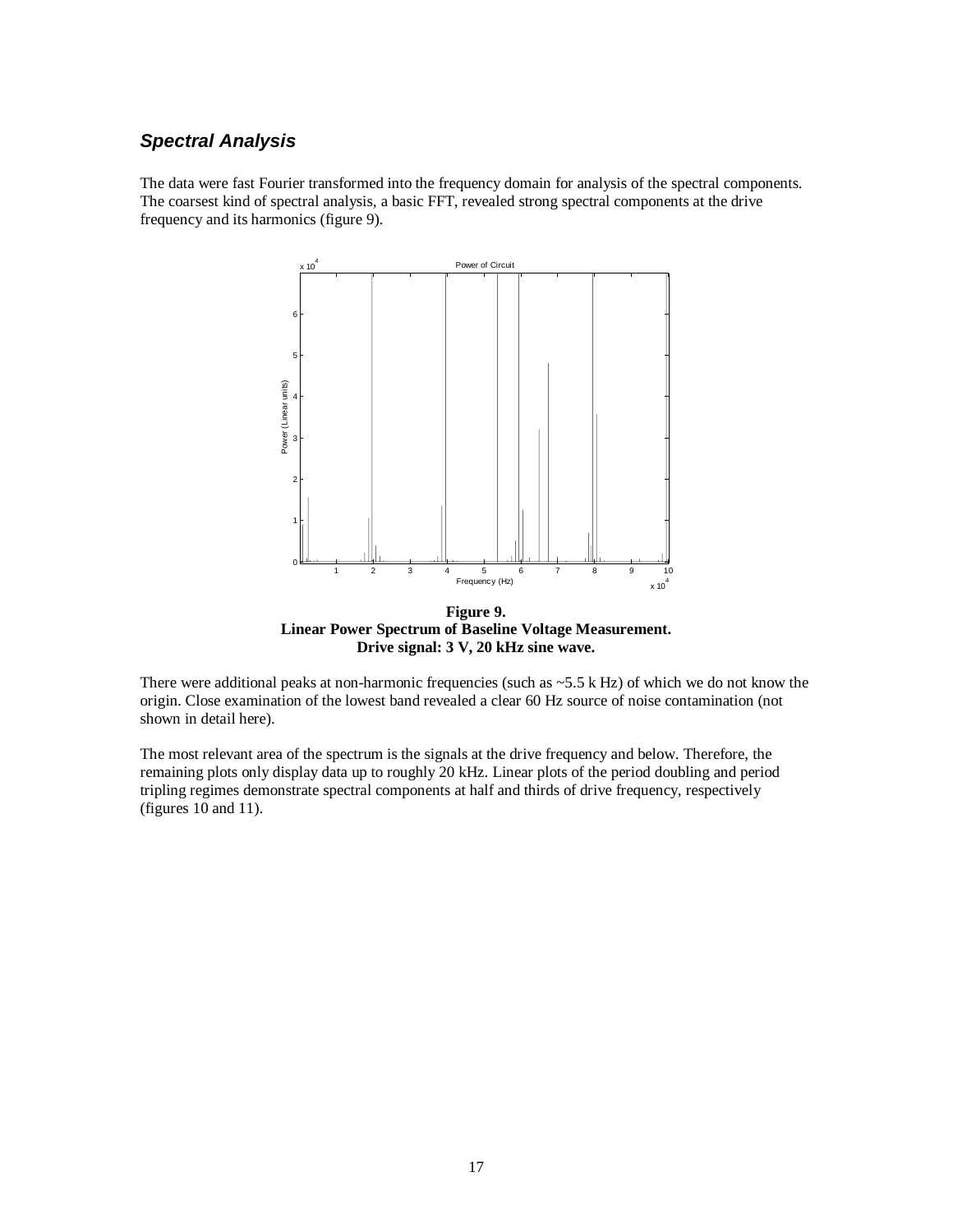

**Figure 10. Linear Power Spectrum of Period Doubling Regime. Drive signal: 4.9 V, 20 kHz sine wave.**



**Linear Power Spectrum of Period Tripling Regime. Drive signal: 9.1 V, 20 kHz sine wave.**

The FFT calculation confirmed that the circuit was behaving as expected, which is demonstrated by the linear-linear power spectrum plots. In the case of period doubling, a sharp spectral component is apparent at the drive frequency and also at half the drive frequency. During the period tripling regime, sharp spectral components appeared at the drive frequency f, 1/3 f, and 2/3 f. Harmonics of the signal are also clearly demonstrated.

The amplitude scale upon which the signal is changing is almost invisible in the linear plots. We therefore plot the spectra in log-linear coordinates. Upon closer examination with log-linear plots, however, it is clear that the data require some processing to remove spectral artifacts. Figure 12 displays an example averaged spectrum plot of period doubling. Spectral plots for all circuit regimes were then recalculated using Welch's method, tapered with a Hanning filter and averaged over 10 segments. Welch's method allows for the averaging out of artifactual spectral components based on the particular taper chosen, and increases the signal to noise ratio within the spectra. Figures 12 through 15 illustrate the power spectra calculated as such under the five drive voltage conditions.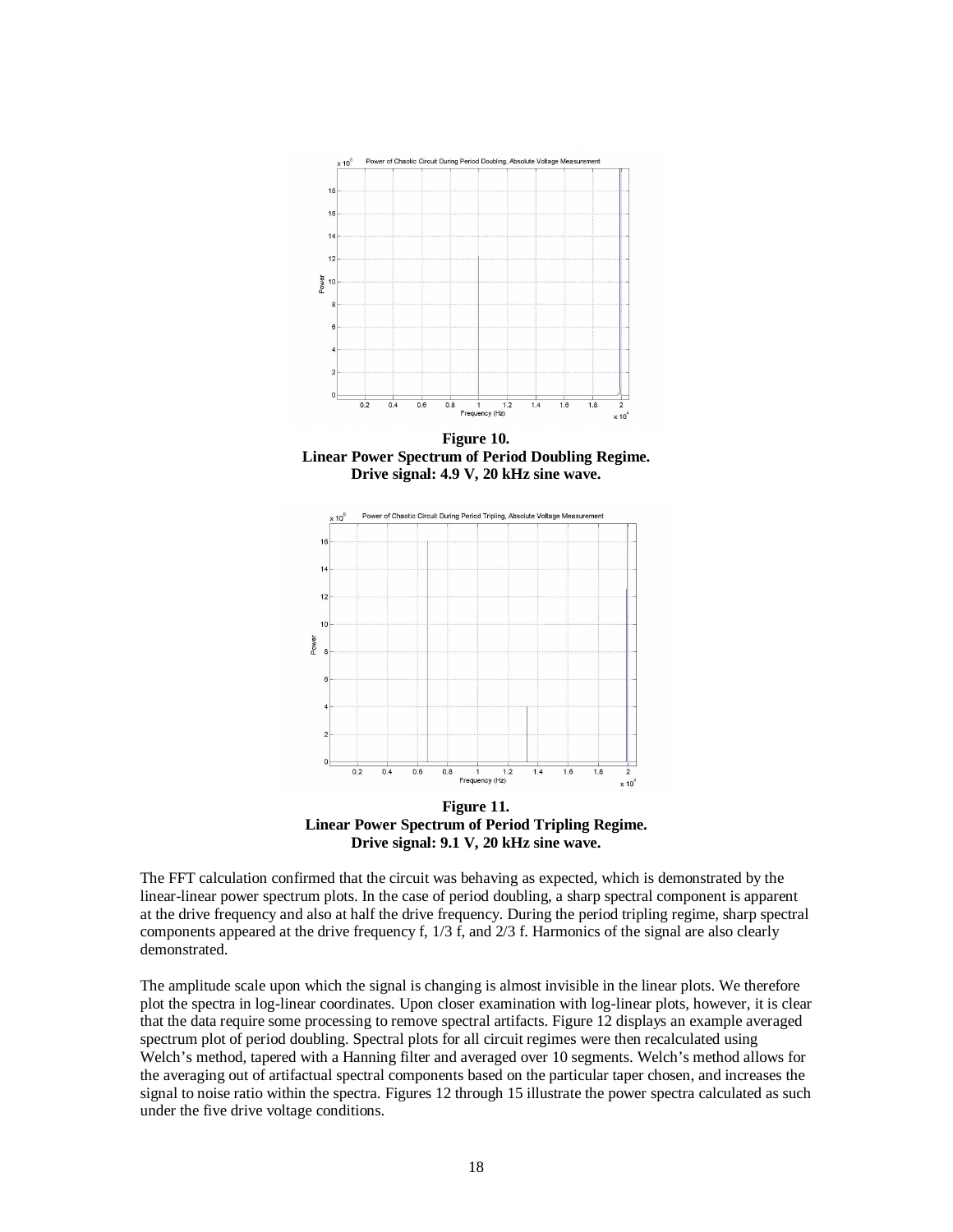

**Figure 12. Average Power Spectrum of Period Doubling Regime. Drive signal: 3V, 20 kHz sine wave.**

Spectra calculated as such were sufficiently clean to make some conclusions about the data. However, it should be noted that a more accurate spectral estimation could be made with overlapping Welch segments. Even better than Welch's method is the multi-taper method, whereby multiple tapers are averaged together to cancel out noise, improving the signal to noise ratio. A further benefit of the multi-taper method is that it enables determination of confidence intervals of the spectral estimates.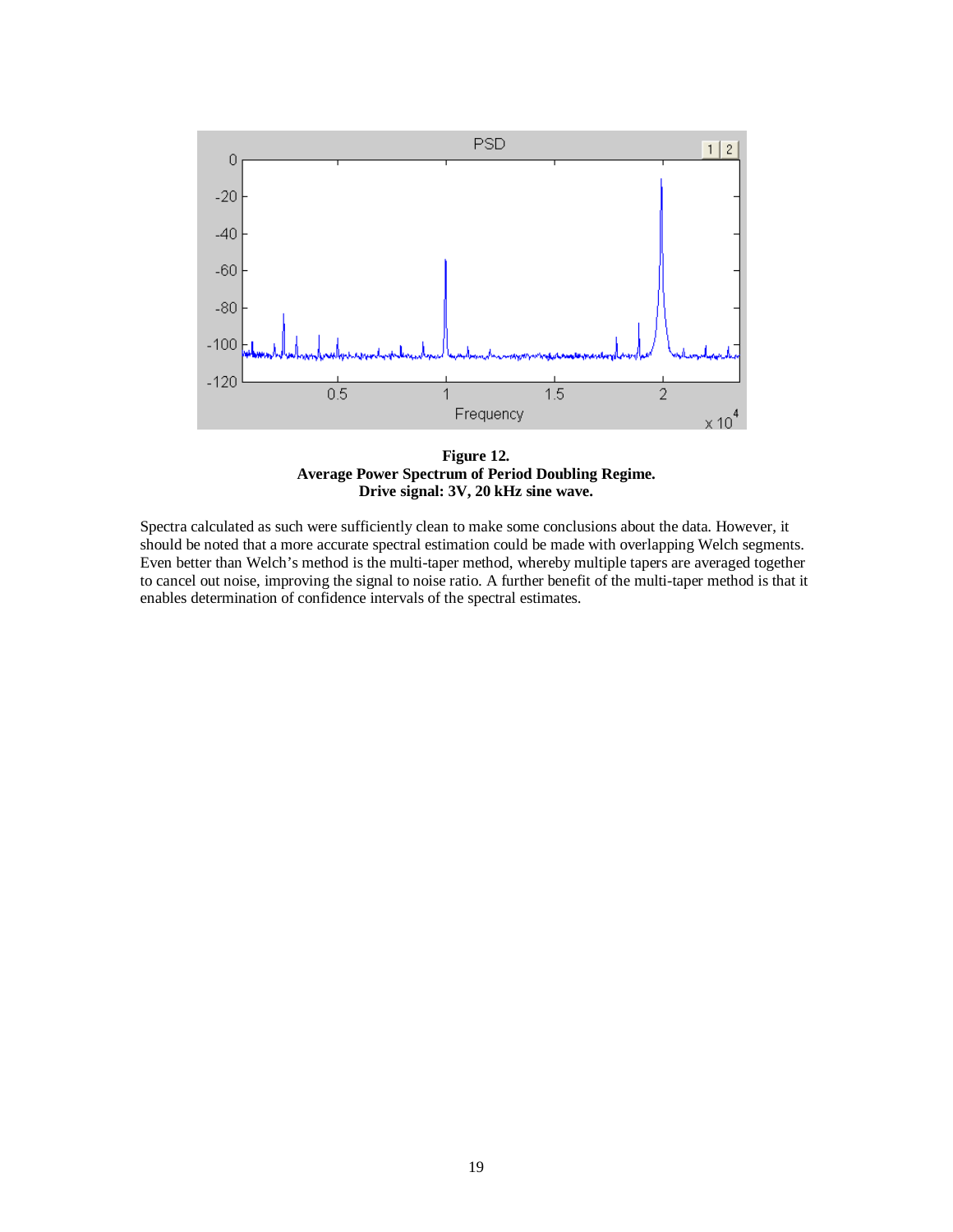

**Figure 13. Average Power Spectrum of Period Tripling Regime. Drive signal: 9.1 V, 20 kHz sine wave.**

Figures 12 and 13 more clearly demonstrate the period doubling and tripling described above, and give a baseline measure of the amount of noise, for comparison with the chaotic regime. The tapered and averaged power spectrum from the chaotic data is demonstrated in figure 14.



**Figure 14. Average Power Spectrum of Second Chaotic Regime. Drive signal: 11.4 V, 20 kHz sine wave.**

The spectrum of the chaos signal is broadband, as is expected from the definition of chaos. It is also worth noting that the spectrum has strong frequency components at the period tripled frequency values. This is not surprising, given that this particular chaotic regime occurred at a drive voltage just slightly higher than the drive voltage that produced period tripling. The system should therefore favor that attractor.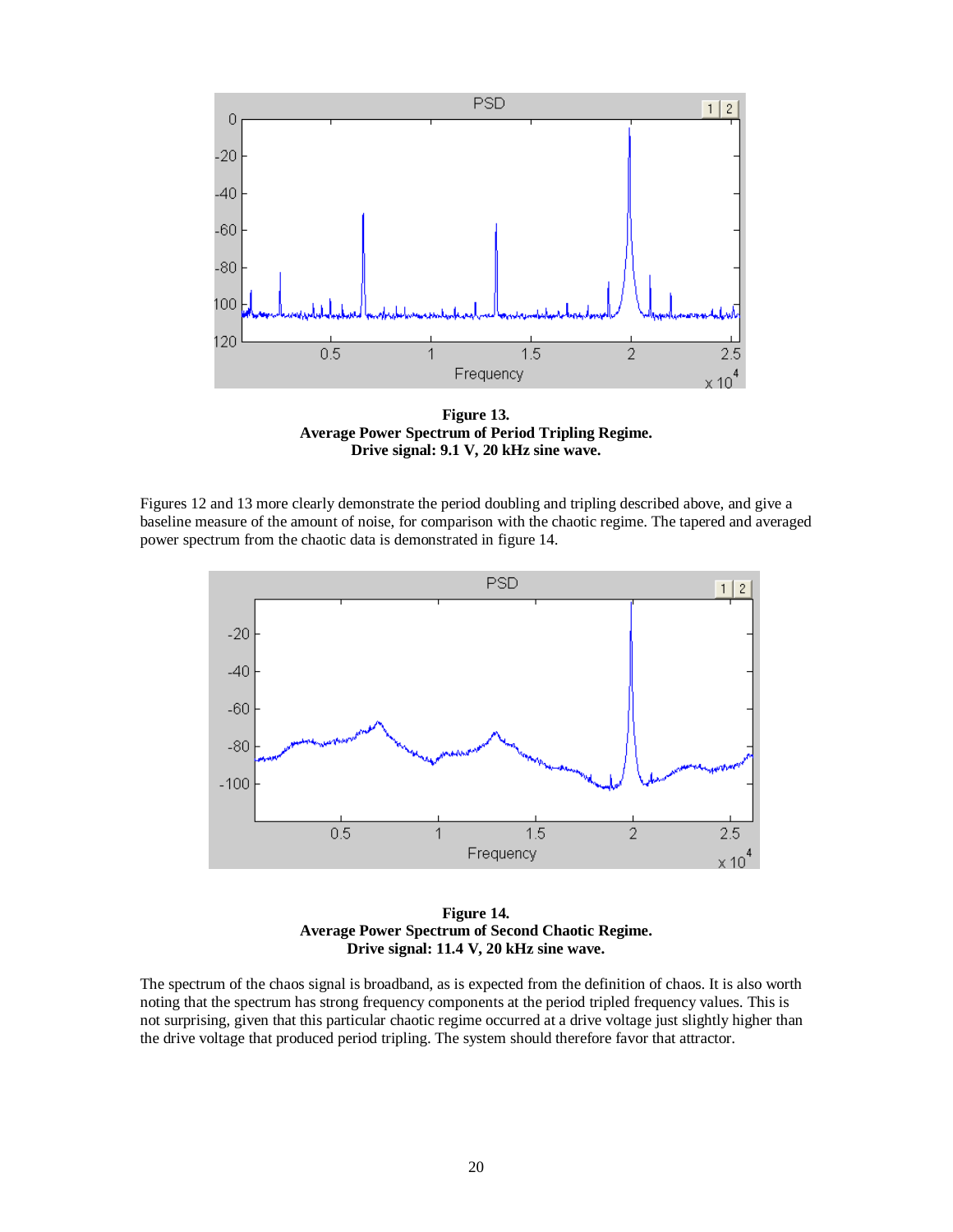#### **Phase Space Reconstructions of Time Series Data**

The next step in the analysis was to visualize the data in phase space. Our initial guess about an appropriate time lag, τ, was 10 given that there were 10 data points sampled per cycle of the drive signal. The following three plots display 3-dimensional plots of the the time series data for period doubling, period tripling, and chaos based on time lags of 10 and 20.



**Figure 15. Phase Space Reconstruction of Period Doubling Data**

The period doubling phase diagram displays a fixed periodic orbit that appears to be unfolded in three dimensions.



**Figure 16. Phase Space Reconstruction of Period Tripling Data**

The period tripling phase plot is slightly more complex than the period doubling phase diagram. It crosses itself a greater number of times, but conserves the overall shape of the period doubling data.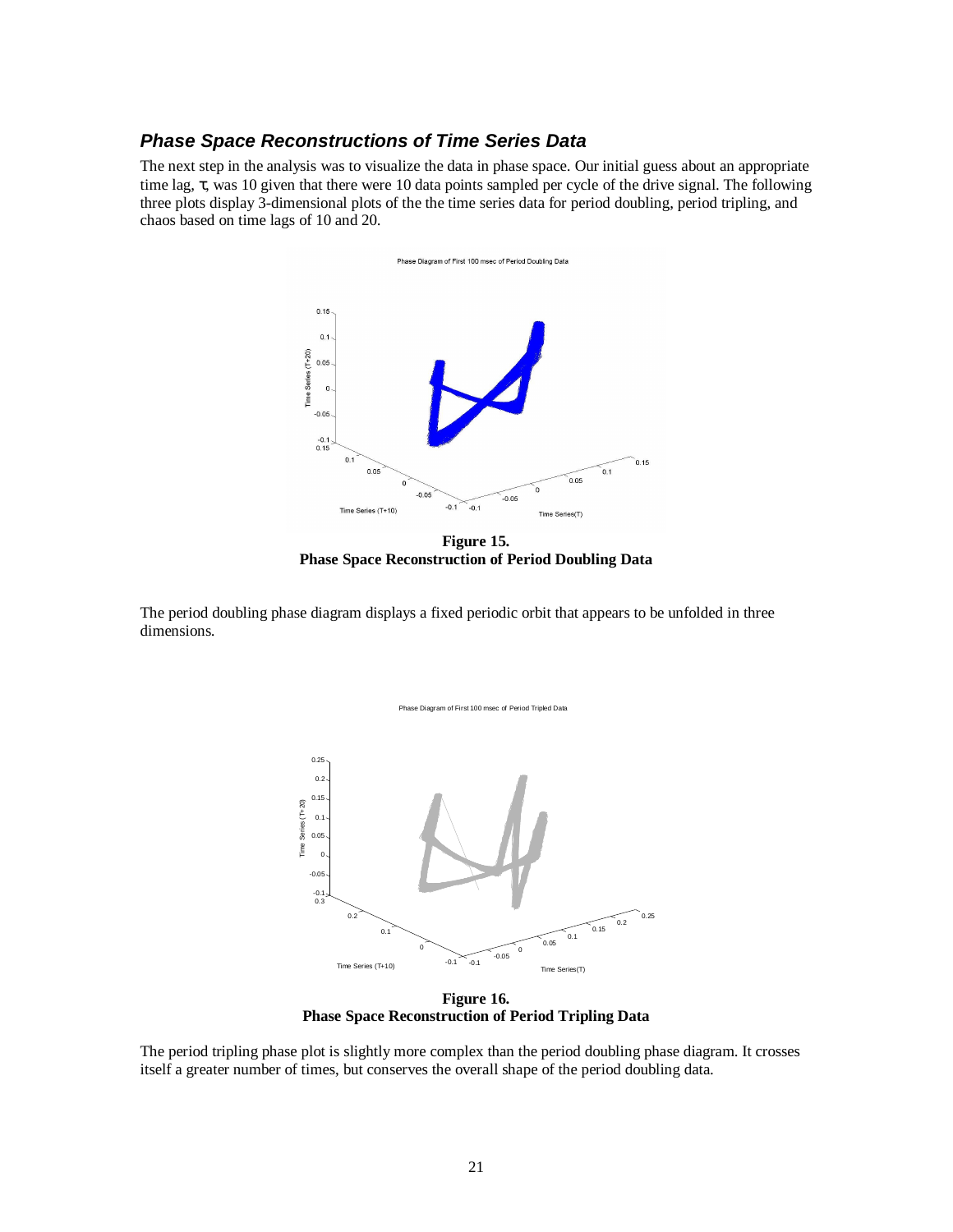Phase Diagram of First 100 msec of Chaotic Data



**Figure 17. Phase Space Reconstruction of Chaotic Data**

The chaotic phase plot displays the same overall shape as the period tripling data, but is significantly more complex. The plot suggests the aperiodicity of the data because the orbit does not repeat, and thereby fills in the space.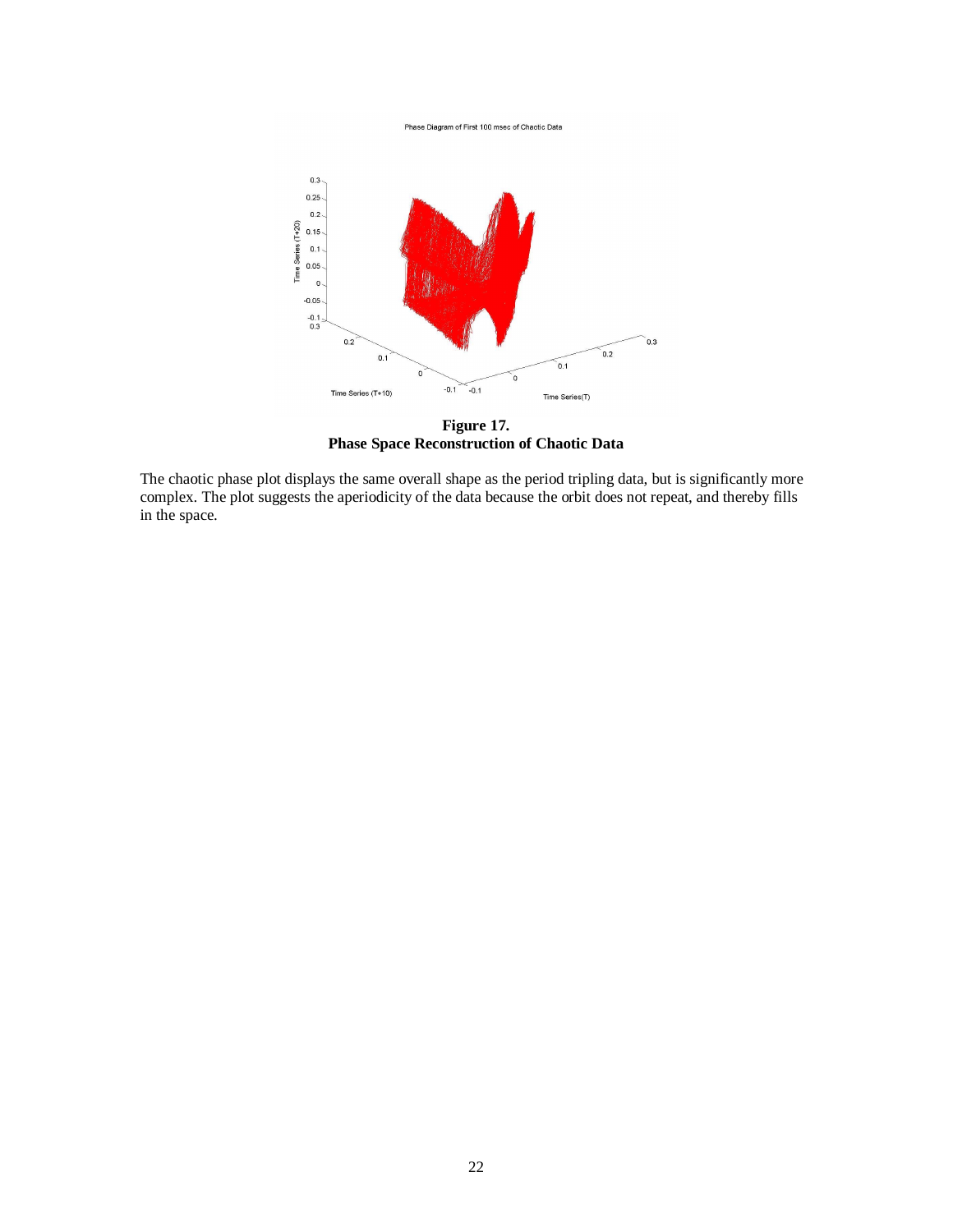#### **False Nearest Neighbor Analysis of Circuit Data**

The plots above were an initial pass at phase space reconstruction based on intuition (dimensionality  $d = 3$ ) and time  $\log = 10$ ). The next step in the analysis was to try to determine the correct dimensionality of the chaotic data and plot its attractor. We used the CSPW software and average mutual information metric method described previously to determine the appropriate time lag,  $\tau$ , for embedding the data into a higher dimension.



**Figure 18. Average Mutual Information of Chaotic Data**

The average mutual information calculation yielded 2 as the intial minimum, suggesting that a time lag of two data steps is appropriate for replotting the time series data in multi-variate space. Surprisingly, the plot also reveals that 10 is a particularly inappropriate value for the time lag because the average mutual information has a local maximum at a time delay of 10.

We then used the software to calculate the percentage of false nearest neighbors as a function of dimension. We set the number of nearest neighbors to be used in the calculation of global distance to be 40, and set a maximum dimension of 20.

The first minimum on this plot suggests that the chaotic data are 3-dimensional (figure 19). A dimensionality of 3 is not surprising considering that our circuit is a modification of a known 3 dimensional nonlinear system, namely, the RLC circuit.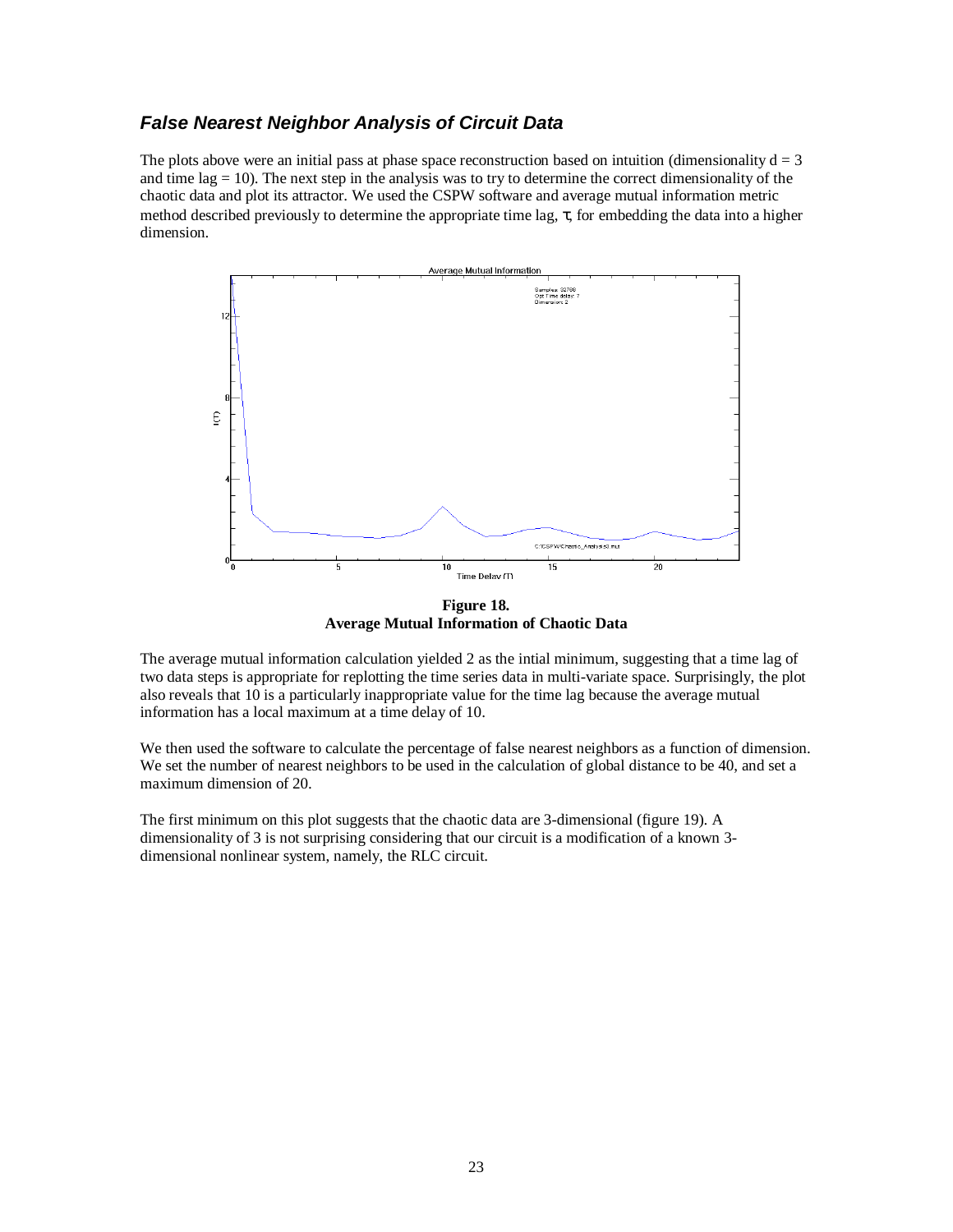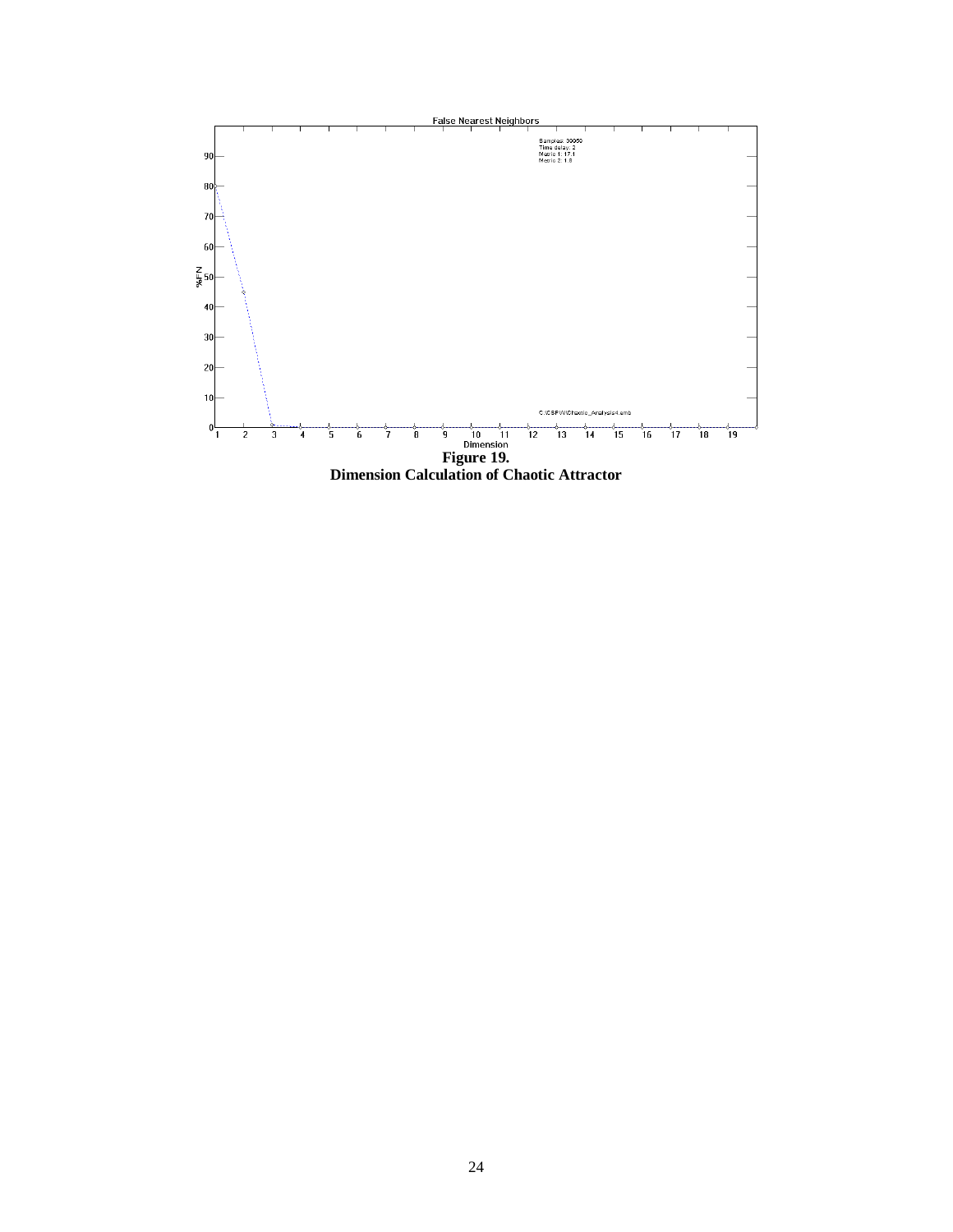### **Reconstructed Attractors**

Finally, we used the CSPW software to plot the underlying attractor of the chaotic data based on the average mutual information and false nearest neighbors analysis described above. The data is best visualized when a subset of the total data points are plotted.

The following three plots are the same attractor, viewed from three different vantage points, based on the first 1000 data points in the sample. If the data is stationary, then it does not matter which 1000 data points are used to create the plot; the results should be the same. We examined the data in a frequency versus time plot to test for stationarity (not illustrated here), and it confirmed that the chaotic data is in fact stationary.



**Figure 20 a.**



**Figure 20 b.**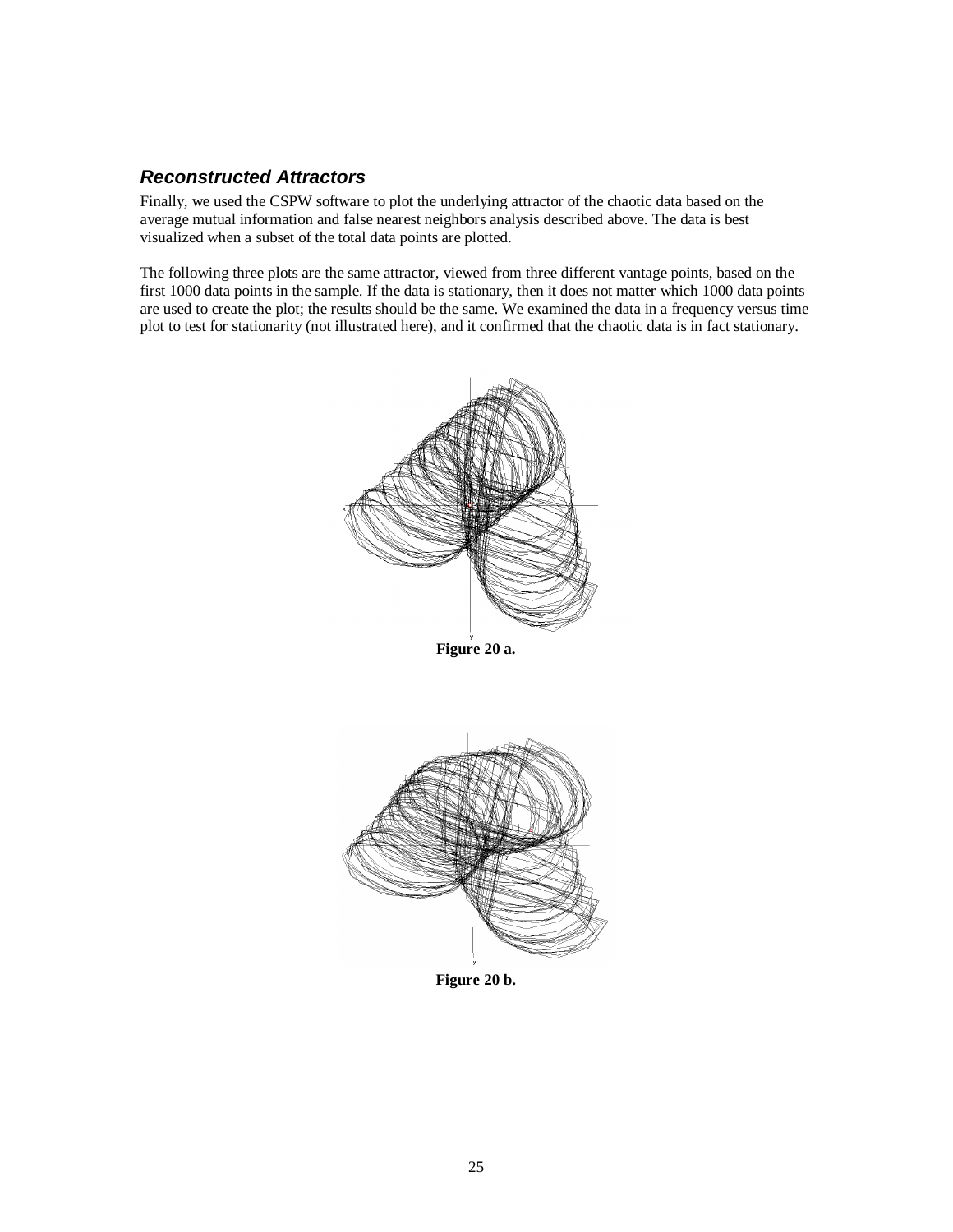

Despite our having embedded the data in a phase space based on a less than ideal time lag, our three dimensional phase plot of chaos (figure17) bears striking resemblance with the attractor depicted here.

This analysis demonstrates that the chaotic behavior of the circuit is described by a three-dimensional system of nonlinear equations.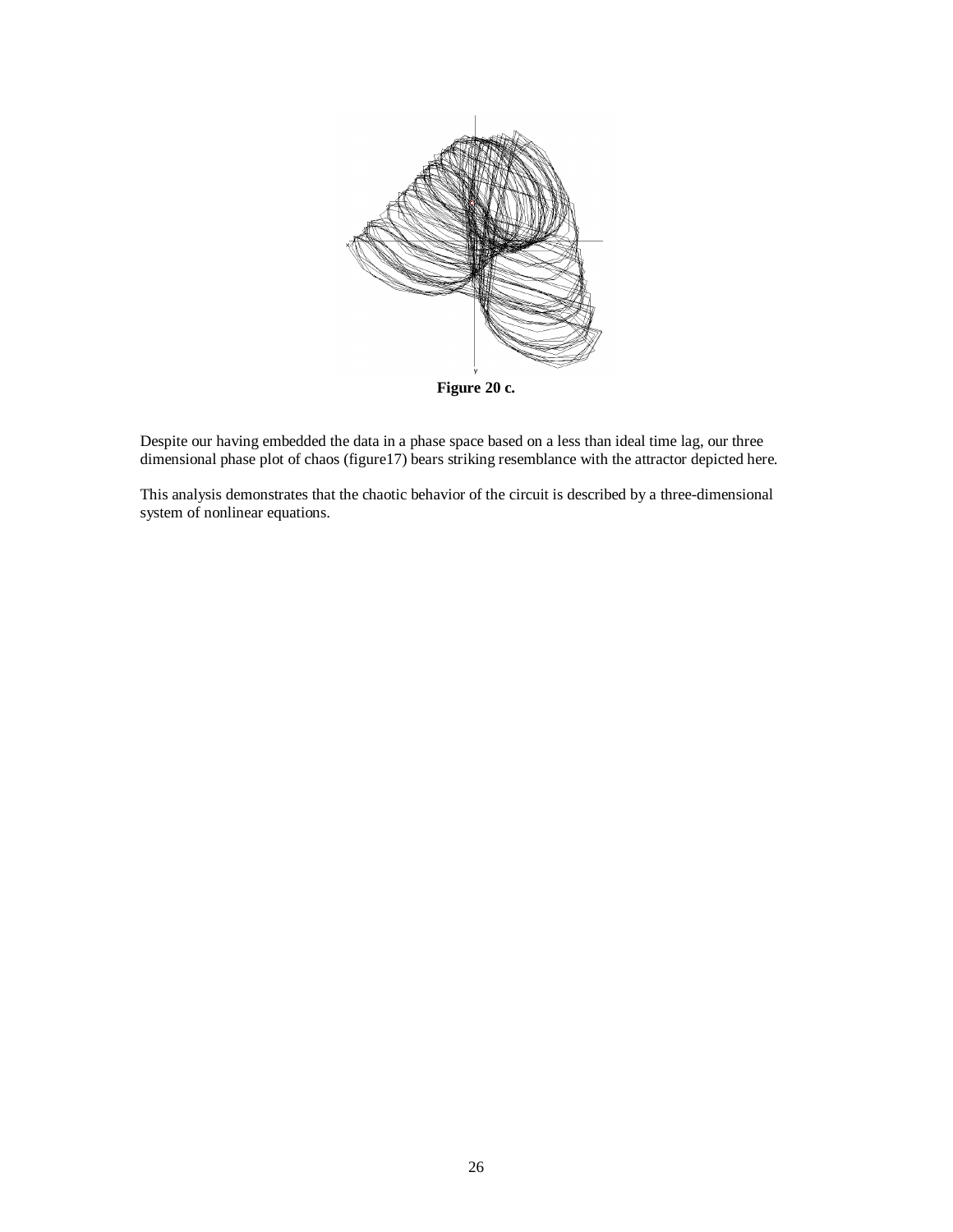### **Preliminary Synchronization Results**

Using the circuit as described, synchronization was only possible in non-chaotic regimes. In addition, synchronization was only possible  $\sim$ 10% of the time. Depending upon the initial state of the two resonators, partial synchronization was possible. To change the initial state of the resonators touching resistor R20 injects a large amount of noise, and a small percentage of the time the circuits will be synchronized when the finger is released. Even when the circuits synchronize, when looking at a phase space plot (master vs. slave), the plot is not a straight line. Instead the plot is an orbit; however the number of orbits is reduced when the circuit is "synchronized" vs. when it is not, when there has been one or more bifurcations. This incomplete synchronization would suggest that our unidirectional control circuit is not working correctly. We attribute the main problem to be the phase lag introduced by the opamps, it would be advisable to use opamps with a higher gain than the TL071CN, which would reduce the lag.

To demonstrate that partial synchronization was achieved, we have plotted below the log amplitude of different frequencies from the Master resonator vs. the Slave resonator, shown below. In the unsynchronized case, the frequency amplitudes are less matched to one another than in the synchronized case (not close to an  $Y=X$  line). The data was collected at 100 KHz from both Master and Slave resonators; however the corresponding data point in the slave was taken 5ms after that in the master. This means that slave's data is 10% out of phase relative to the master, and thus plotting master vs. slave for pure amplitudes, was never a straight line. In the pure amplitude plot, unsynchronized and synchronized data was indistinguishable from each other.



**Figure 21. Comparison of Unsynchronized and Synchronized Circuits**